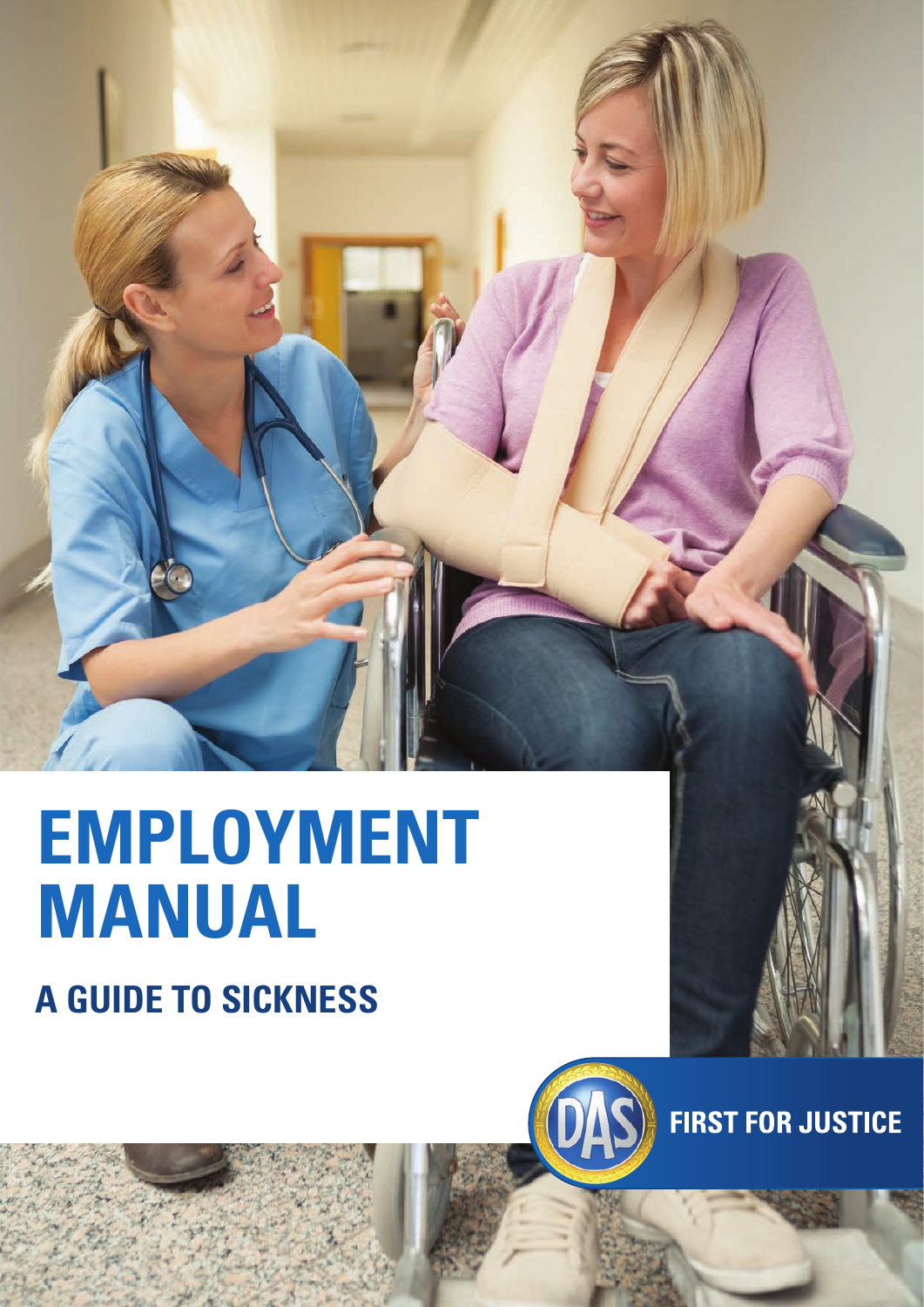# **CONTENTS**

| <b>INTRODUCTION</b>                            | 1            | <b>PAGE</b><br>3 |
|------------------------------------------------|--------------|------------------|
| Introduction                                   | 1.1          | 3                |
| <b>Disclaimer</b>                              | 1.2          | 4                |
|                                                |              |                  |
| <b>SICKNESS ABSENTEEISM</b>                    | $\mathbf{2}$ | 5                |
| Sickness Absenteeism - An Introduction         | 2.1          | 5                |
| <b>Sickness Reporting</b>                      | 2.2          | 6                |
| Long Term III Health Absenteeism               | 2.3          | 7                |
| <b>Persistent III Health Absenteeism</b>       | 2.4          | 10               |
|                                                |              |                  |
| <b>GUIDANCE LETTERS</b>                        | 3            | 12               |
| <b>Guidance Letters</b>                        | 3.1          | 12               |
| <b>Back to Work Interview Form</b>             | 3.2          | 13               |
| <b>Access to Medical Reports</b>               | 3.3          | 15               |
| Letter to Employee Requesting Consent          | 3.4          | 17               |
| to Write to his GP                             |              |                  |
| <b>Employee Consent Form</b>                   | 3.5          | 18               |
| Letter of Enquiry to GP (Intermittent Absence) | 3.6          | 19               |
| Letter of Enquiry to GP (Long Term Absence)    | 3.7          | 20               |
| <b>Invitation to a Consultation Meeting</b>    | 3.8          | 22               |
| <b>Following GP Report</b>                     |              |                  |
| <b>Invitation to a Capability Hearing</b>      | 3.9          | 23               |
| Disciplinary Outcome Letter - Informal Warning | 3.10         | 24               |
| Disciplinary Outcome Letter - Written Warning  | 3.11         | 25               |

| <b>USEFUL LINKS</b> |  |
|---------------------|--|
|                     |  |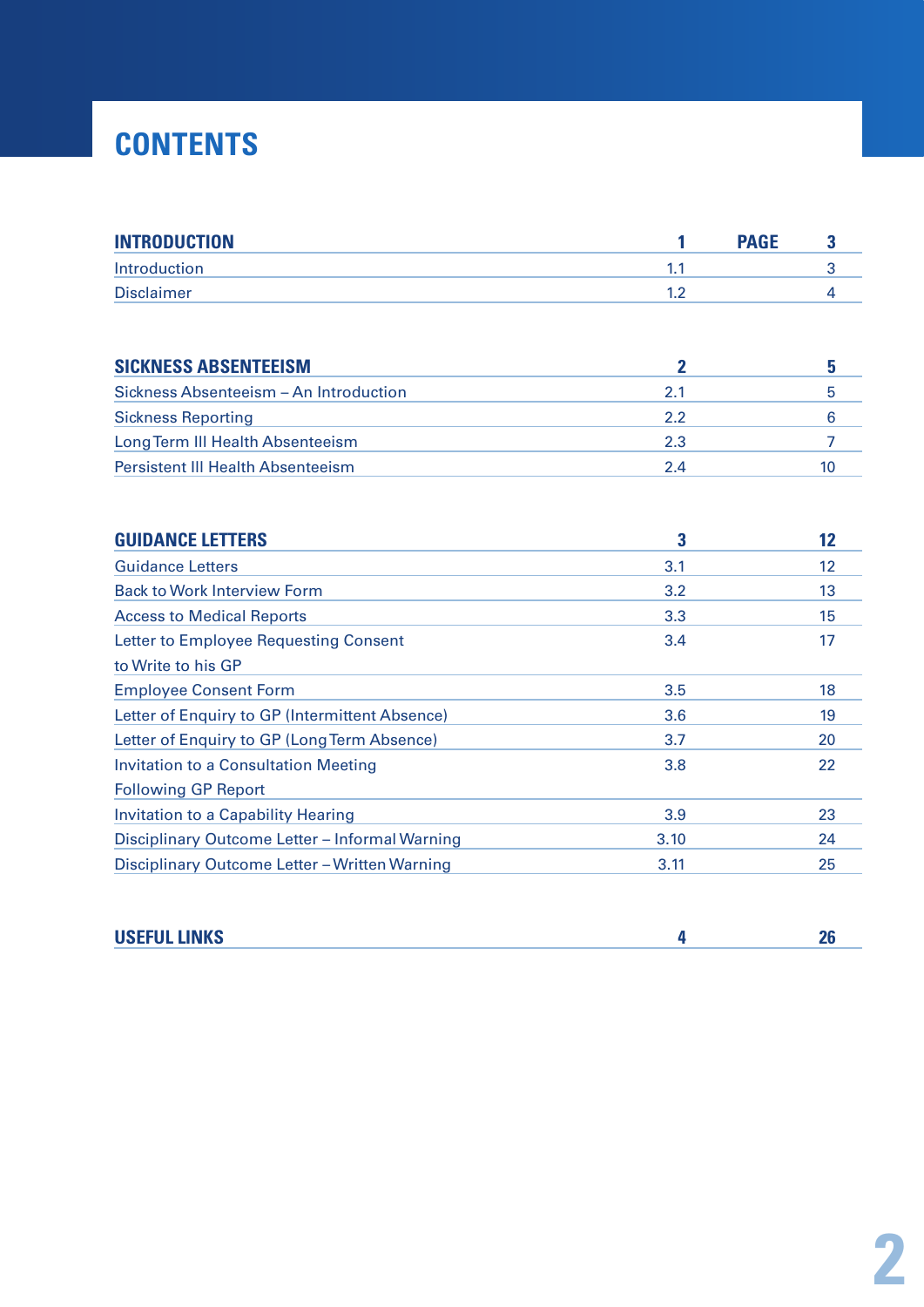# **A guide to sickness introduction**

## **1.1 introduction**

The Employment Manual has been written to provide you with a guide to employment procedures under UK law. It is designed to be used as a day-to-day reference tool, giving an overview of the main areas of human resource and personnel management.

**If you have a specific employment question or problem, it is important that you seek appropriate legal advice. If you have a Commercial Legal Expenses Insurance policy, you can do this by using your legal advice helpline.**

Included within the manual are suggested letters and documents for use in personnel management. These can be amended to suit your individual requirements. Your legal advice helpline will also be able to help you with this.

Please remember that employment is a changing area of the law and this manual reflects the situation at the time of writing. The Employment Manual is updated regularly to reflect changes in the law but there may be times when a part of the manual is out of date, so it is important to seek legal advice on specific matters.

**NOTE** *Throughout this manual, he also reads she, unless stipulated.*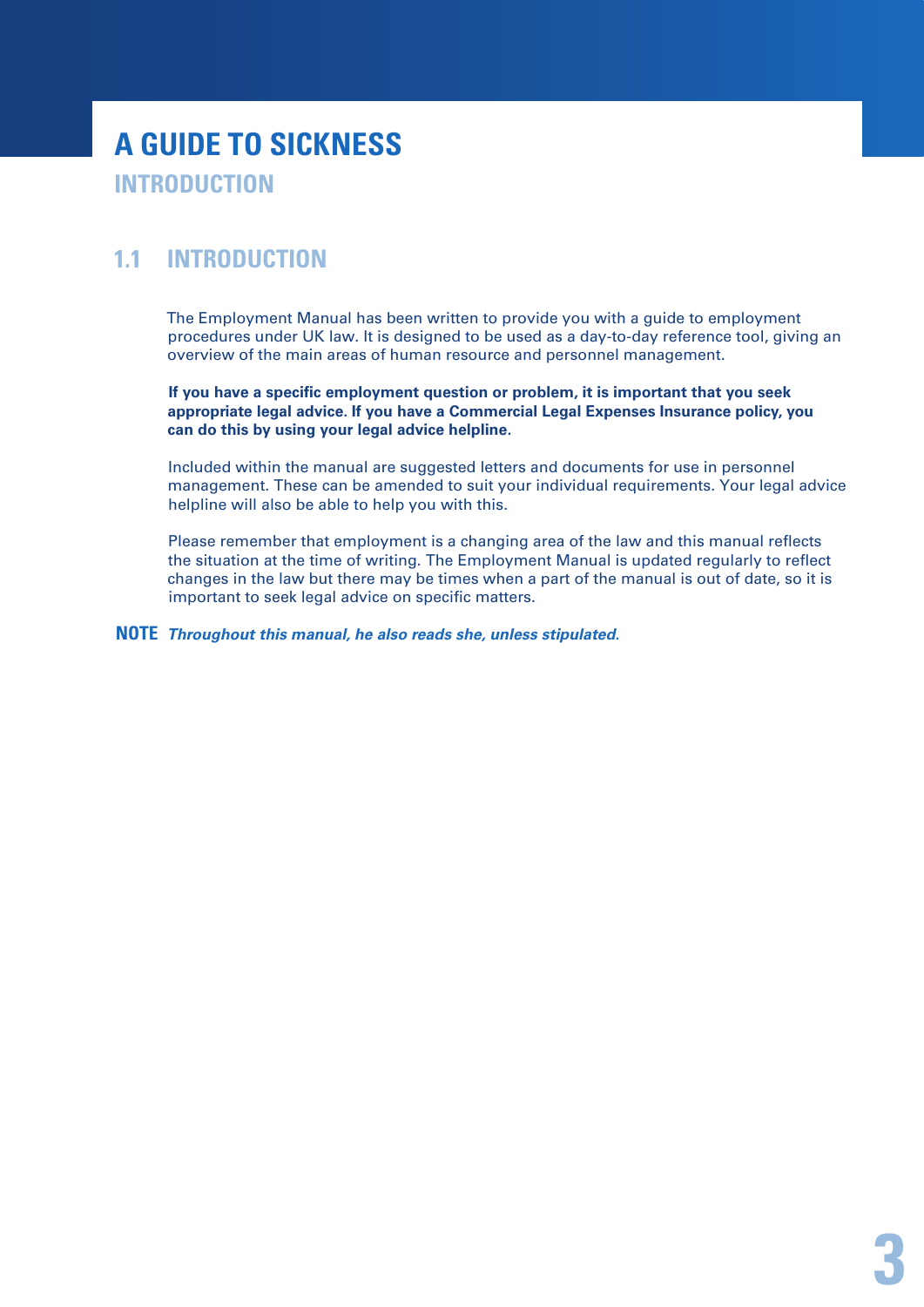# **A guide to sickness introduction**

## **1.2 Employment Manual Disclaimer**

#### **Conditions of use**

Please read these conditions of use carefully. By accessing this web page you agree to be bound by these conditions. If you do not agree please do not access this site. The Employment Manual is provided by DAS Legal Expenses Insurance Limited whose Head and Registered Office is at DAS House, Quay Side, Temple Back, Bristol BS1 6NH. DAS is a company registered in England and Wales, (company number 103274).

This web page is of a legal nature and is based on the law of England and Wales. This web site is designed to provide a general information service to our customers and the internet community. However, the information provided by DAS should not be relied upon by any individual, company, business or organisation without recourse to your legal advice helpline first.

As employment law changes constantly through legislation and the decisions and judgments of Tribunals and Courts, the information on this web page cannot be regarded as accurate until such time as it has been confirmed by your legal advice helpline.

Furthermore, it should also be noted that the general employment law information provided does not apply to certain styles of employment or occupation, companies or organisations. This should be confirmed by your legal advice helpline before relying upon this information.

DAS reserves the right to update its web page at any time on a regular basis. You are therefore advised to constantly check the web page for updates and check with your legal advice helpline before relying on that information.

All information on the DAS website including the Employment Manual is copyright © 2010 DAS Legal Expenses Insurance Company Limited, DAS House, Quay Side, Temple Back, Bristol BS1 6NH, United Kingdom. All rights reserved. All information provided by this web site remains the property of DAS. Policyholders and the internet community have permission to download, copy and print sections of the Employment Manual providing this is done so for personal use only. DAS strictly prohibits reproduction other than for personal use and the alteration, modification, republication for monies or other consideration without the prior consent in writing from DAS.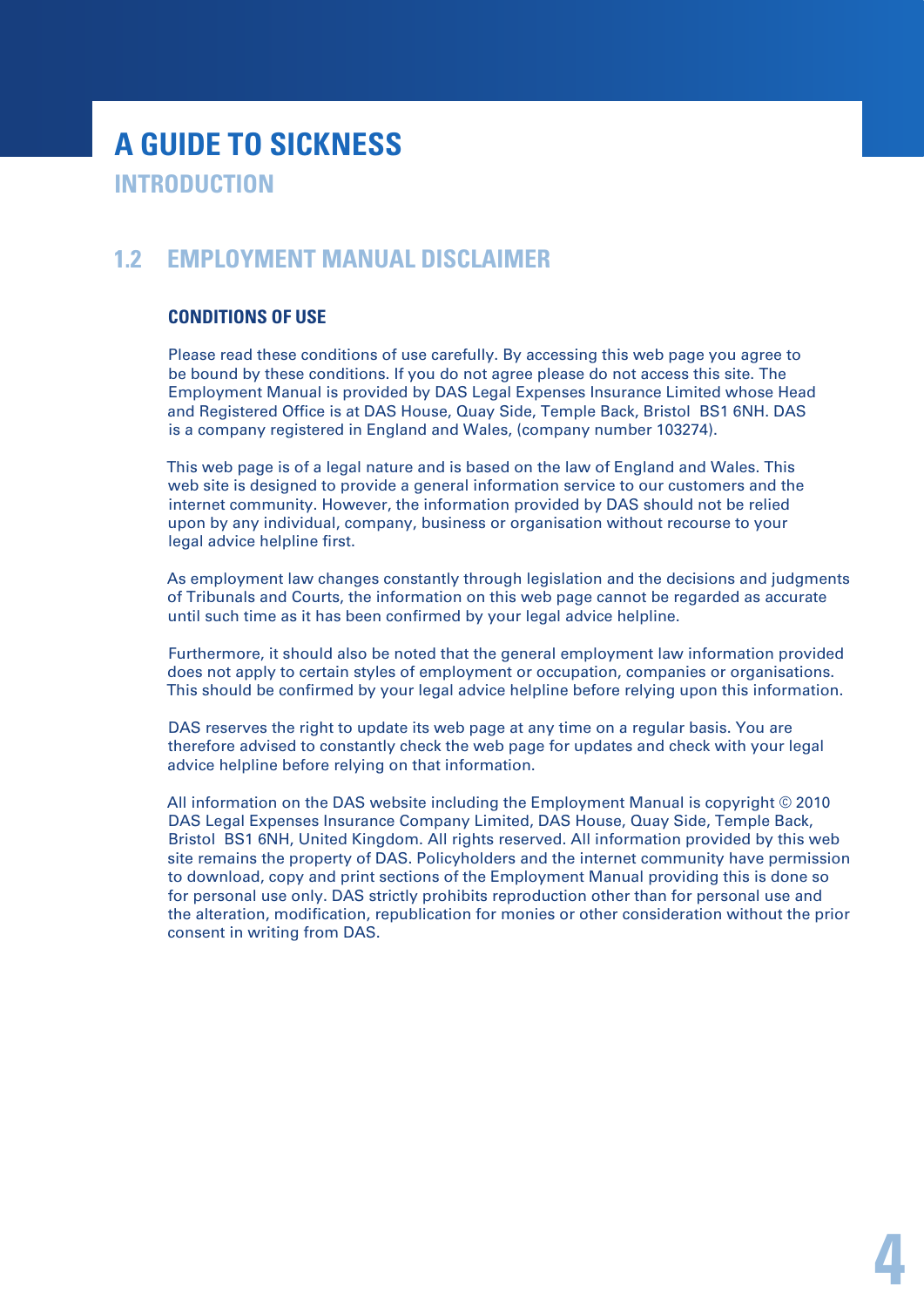## **2.1 sickness absenteeism – an Introduction**

According to a recent CBI/Pfizer survey in 2010 there were 180 million sick days in 2009 costing the employers £16.8 billion. This created an average of 6.4 days per employee per year. See **http://www.cbi.org.uk**

Managing sick levels within the workplace is vital to the efficient running of your business and the aim of this guide to assist employers deal with and effectively manage the business.

Employers should consider having a written procedure for sickness reporting. This should encompass the following:

- When it is expected that the employee should report their absence and to whom
- What steps employees are obliged to take to keep the company informed during the period of sickness absence
- What medical certification the employee is required to produce, e.g. self certificate for absences of up to seven days followed by a doctor's certificate thereafter
- **Upon return to work, the required reporting procedure such as the completion of a** record form
- A written record of all absences (including holiday) in an easily identifiable format.

Only by having such procedures can you, as an employer, effectively review individual absenteeism.

By adopting an appropriate policy you should then be able to identify:

- **Employees whose absenteeism level is above the average**
- Employees whose absenteeism relates to a particular health problem
- **Number 1** Whether there is a pattern of absence such as at the beginning or end of a week
- Whether employees are taking sickness to use up their entitlements
- Whether employees are taking sickness where they have been refused holiday.

The two main problems encountered with sickness absenteeism are:

- **(i)** Long term ill health absenteeism
- **(ii)** Persistent intermittent absenteeism for a variety of genuine health reasons

You will need to take steps to deal with both of these problems and may wish to dismiss an employee for either of these reasons.

To do so, you will firstly have to establish that the reason for dismissal falls within one of the fair reasons to dismiss **(See section on Unfair dismissal in the A-Z guide to employment rights).**

Secondly, as an employer, you must be able to show you have acted reasonably in all the circumstances of the case in treating the reason as sufficient for dismissal. Long term ill health absenteeism comes under the category of capability whilst persistent intermittent absenteeism may come under the "some other" substantial reason category or even under the conduct category. The procedures to be followed through in each case are different and will be outlined below. For specific advice please always call your legal advice helpline.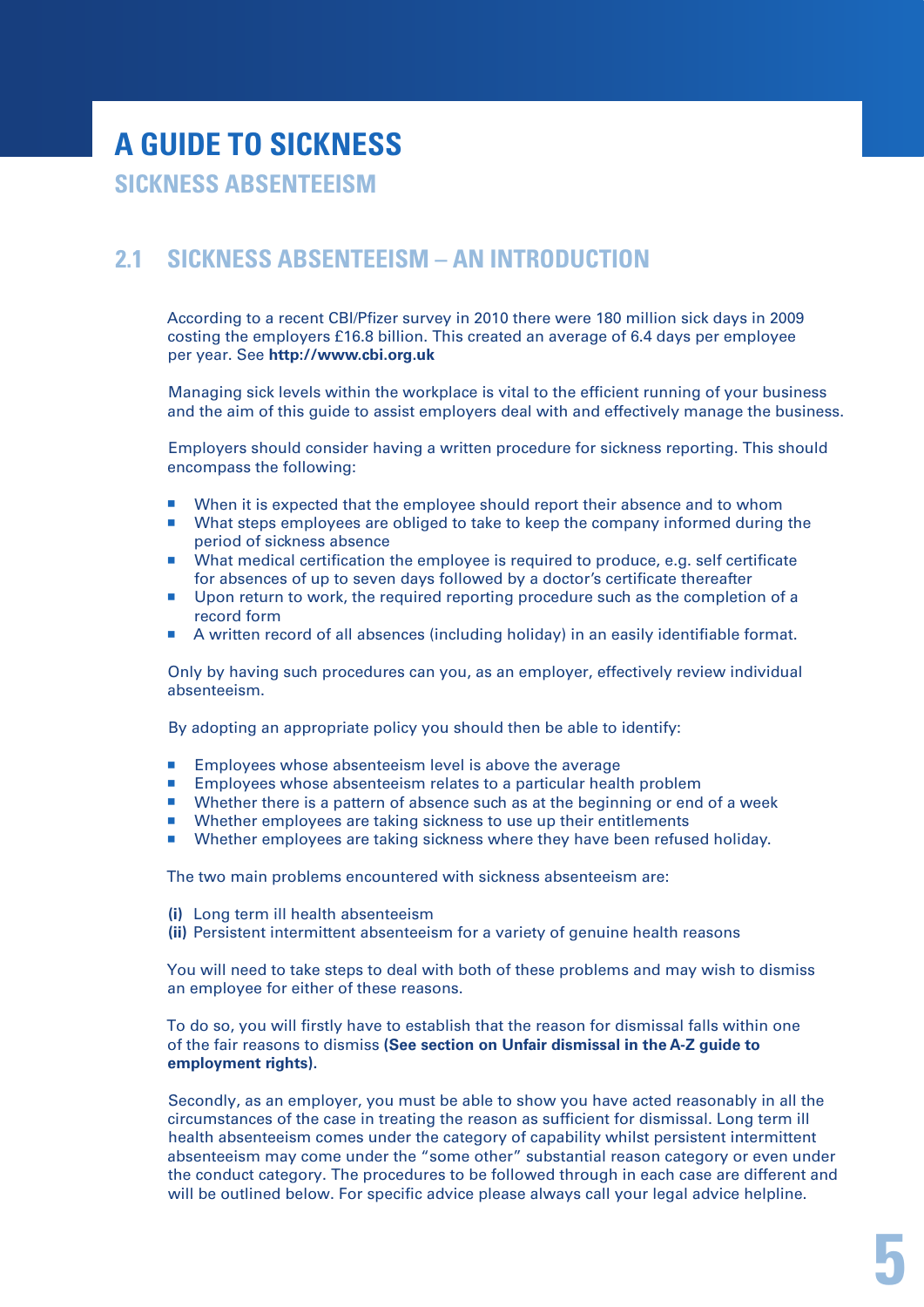# **A guide to sickness sickness Absenteeism**

## **2.2 Sickness reporting**

All businesses operate differently but most businesses will agree that when an employee is off sick this will affect the normal day to day running of the business. The sooner you know about the sickness the sooner you can allocate work needed to someone else. Employers can therefore request the employee calls before their normal start time. By having a clear policy on what staff must do if they are sick this will reduce the impact on the service you require. Key elements to absence reporting are:

- What time employees must call
- What number they should call and/or who employees should call
- **NH** What information employees must give
- When the employee expects to return
- Who will cover the employee's work
- Who will keep records of staff sickness.

To help planning for staff sickness you may want to consider the following:

- Have up to date contact details for all staff so that arranging cover is less problematic
- Consider training staff or "up-skilling" staff so that there can be adequate cover
- **Consider compiling a list of suitable employment agencies that can supply you with staff**
- Consider having a list of casual (bank) workers who can be contacted at short notice.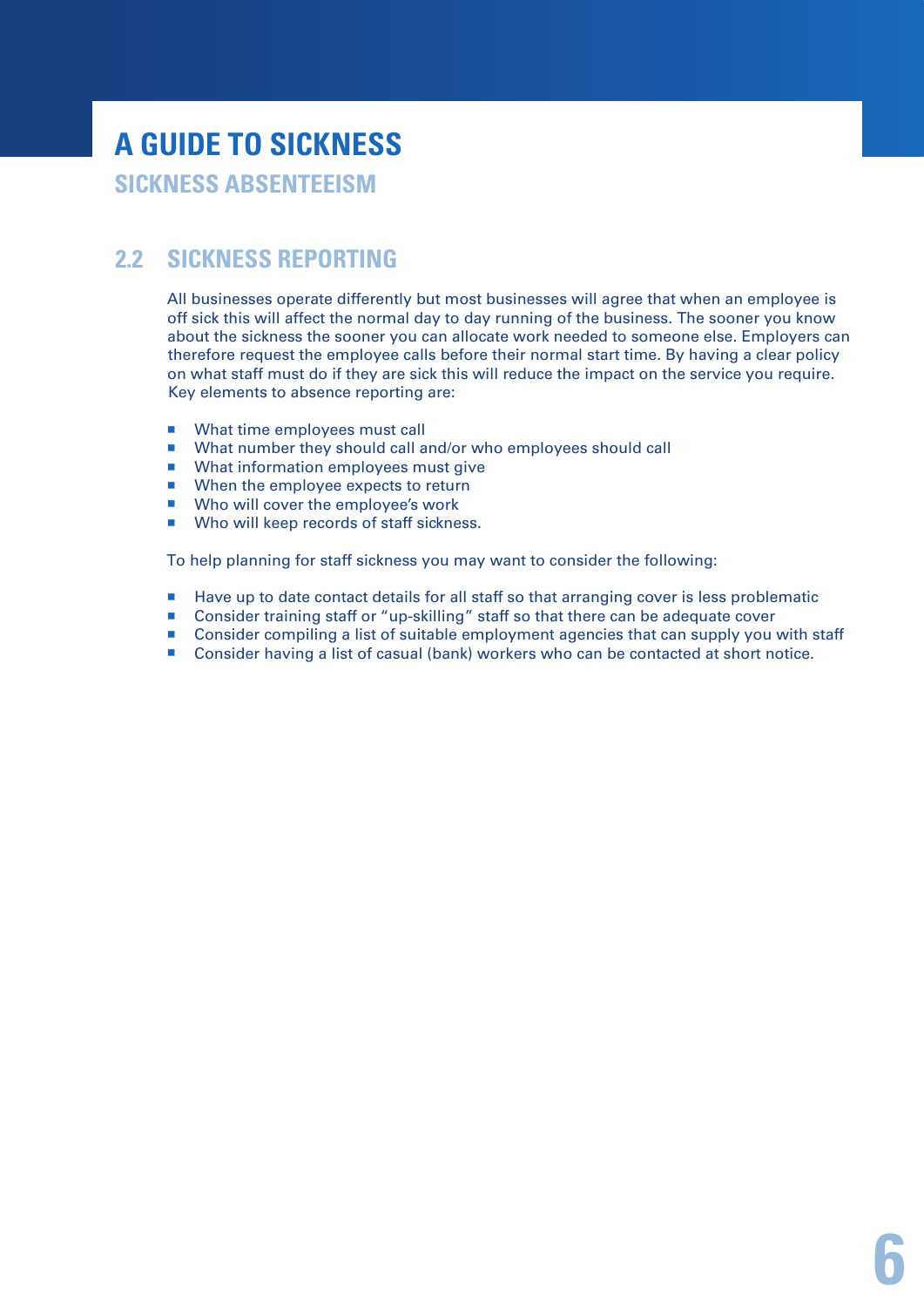## **2.3 Long Term Ill Health Absenteeism**

#### **Establishing what the condition is**

Firstly, you as an employer must try to establish an underlying medical condition causing the employee's absence. By obtaining accurate information from the employee you should be able to establish whether the employee is suffering from a long term ill health condition.

As employers are not medial experts it is not often possible to determine whether the employee has a long term condition. Employers should enquire whether the condition has a particular medical diagnosis. If unsure please contact the DAS legal advice team for clarification.

#### **Why do employers need to know this?**

You owe a duty of care to all employees to ensure that a safe working environment is provided to all staff. Further if the Long Term Condition is defined as a disability under the Equality Act 2010 then any less favourable treatment will amount to discrimination. Also you may be required to make reasonable adjustments to help the disabled employee carry out their job (see below).

#### **Medical opinion**

It is essential to seek medical opinion concerning the employee's condition. The first step is to write to the employee and ask for their consent to approach their doctor or consultant for a report.

The Access to Medical Reports Act (1998) gives employees certain rights when such a report is requested **(a summary of these rights is set out at the end of this section)**.

When the employee's consent is obtained, the doctor or consultant should then be written to requesting a detailed report. The British Medical Association (BMA) and ACAS recommend a specific format for such a letter and a draft, following their guidelines, is at the end of this section.

#### **What to do once the report has been obtained**

When a report is obtained the employee needs to be contacted concerning its contents. As the employer, you need to consider this and, in consultation with the employee, assess whether the business can sustain the continued absence without causing serious operational difficulties. Alternative employment within the business needs to be considered, if there is any available more suited to the employee. You, as the employer, need to show that you have acted reasonably by obtaining sufficient medical evidence (including consulting with the employee) on the nature and likely length of the employee's illness. It is advisable to discuss each individual case with your legal advice helpline. If there are problems with the employee providing consent to obtain a relevant medical report, please discuss this with the helpline as there are steps which can be taken.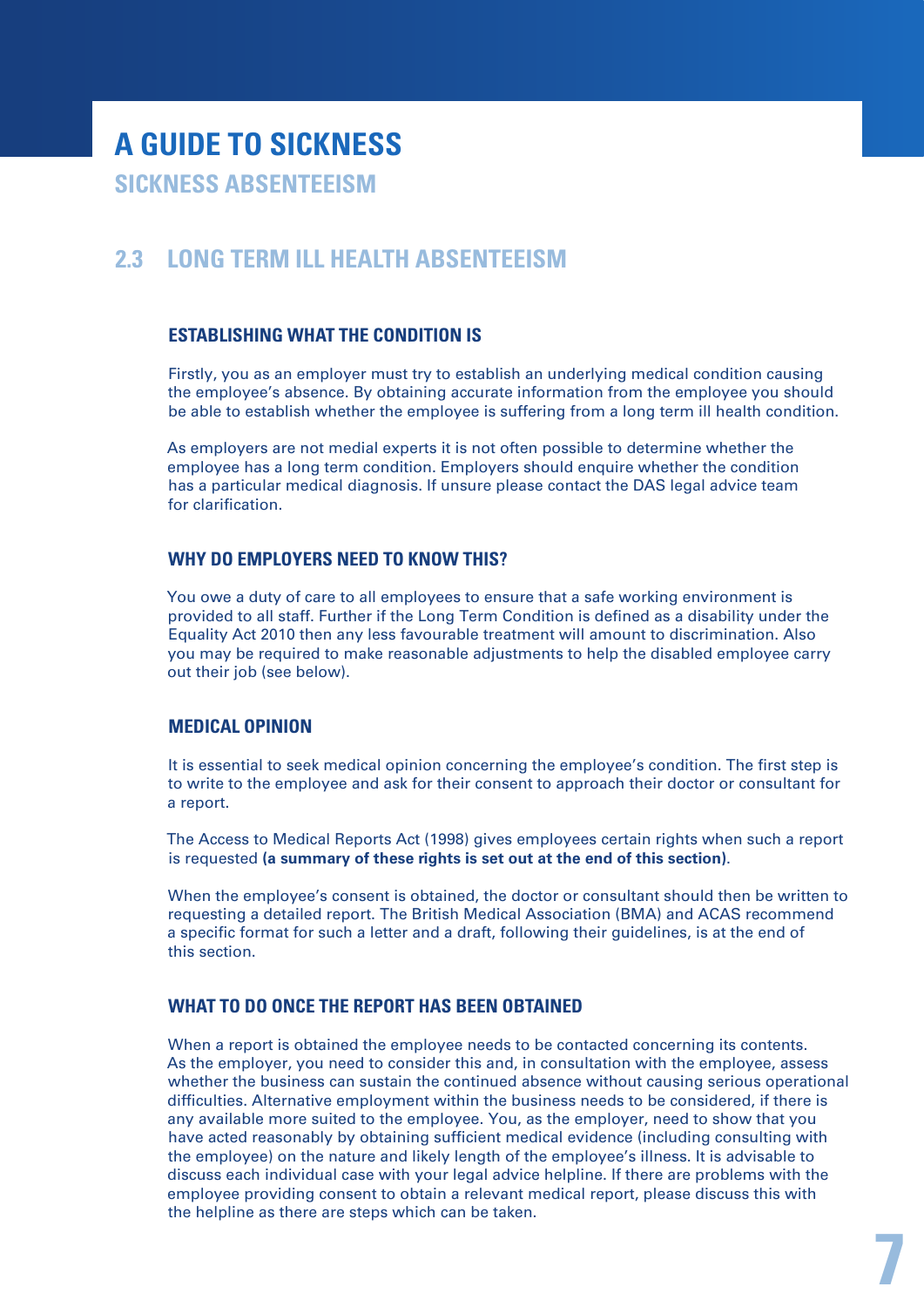## **2.3 Long Term Ill Health Absenteeism (continued)**

## **Reasonable Adjustments**

As stated above if an employee by reason of their disability is put at substantial disadvantage by the way in which you run your business the employer is obliged to consider making reasonable adjustments. The Equality Act has superceded the old Guidelines under the Disability Discrimination Act 1995 which provided details on what amount to a reasonable adjustment.

Under the Equality Act the adjustment can be one of the following:

**Provision, Criterion or Practice that puts a disabled person at a substantial disadvantage** The employer will need to take reasonable steps to avoid the disadvantage.

#### *For example*

*"An employer has a policy that designated car parking spaces are only offered to senior managers. A worker who is not a manager, but has a mobility impairment and needs to park very close to the office, is given a designated car parking space. This is likely to be a reasonable adjustment to the employer's car parking policy."*

#### Source: EHRC Guidance

**http://www.equalityhumanrights.com/advice-and-guidance/guidance-for-employers/theduty-to-make-reasonable-adjustments-for-disabled-people**

#### **A Physical Feature that puts a Disabled Person at a Substantial Disadvantage**

This is aimed at physical features of your workplace that may present difficulties to disabled persons.

#### *For example:*

*"Clear glass doors at the end of a corridor in a particular workplace present a hazard for a visually impaired worker. Adding stick-on signs or other indicators to the doors so that they become more visible is likely to be a reasonable adjustment for the employer to make."*

Source: EHRC Guidance **(see above link)**

#### **Auxiliary Aids**

Where a disabled person, but for the provision of an auxiliary aid, would be at a substantial disadvantage the employer is obliged to take reasonable step to ensure the auxiliary aid is provided.

#### *For example:*

*"An employer provides specialist software for a member of staff who develops a visual impairment and whose job involves using a computer"*

Source: EHRC Guidance **(see above link)**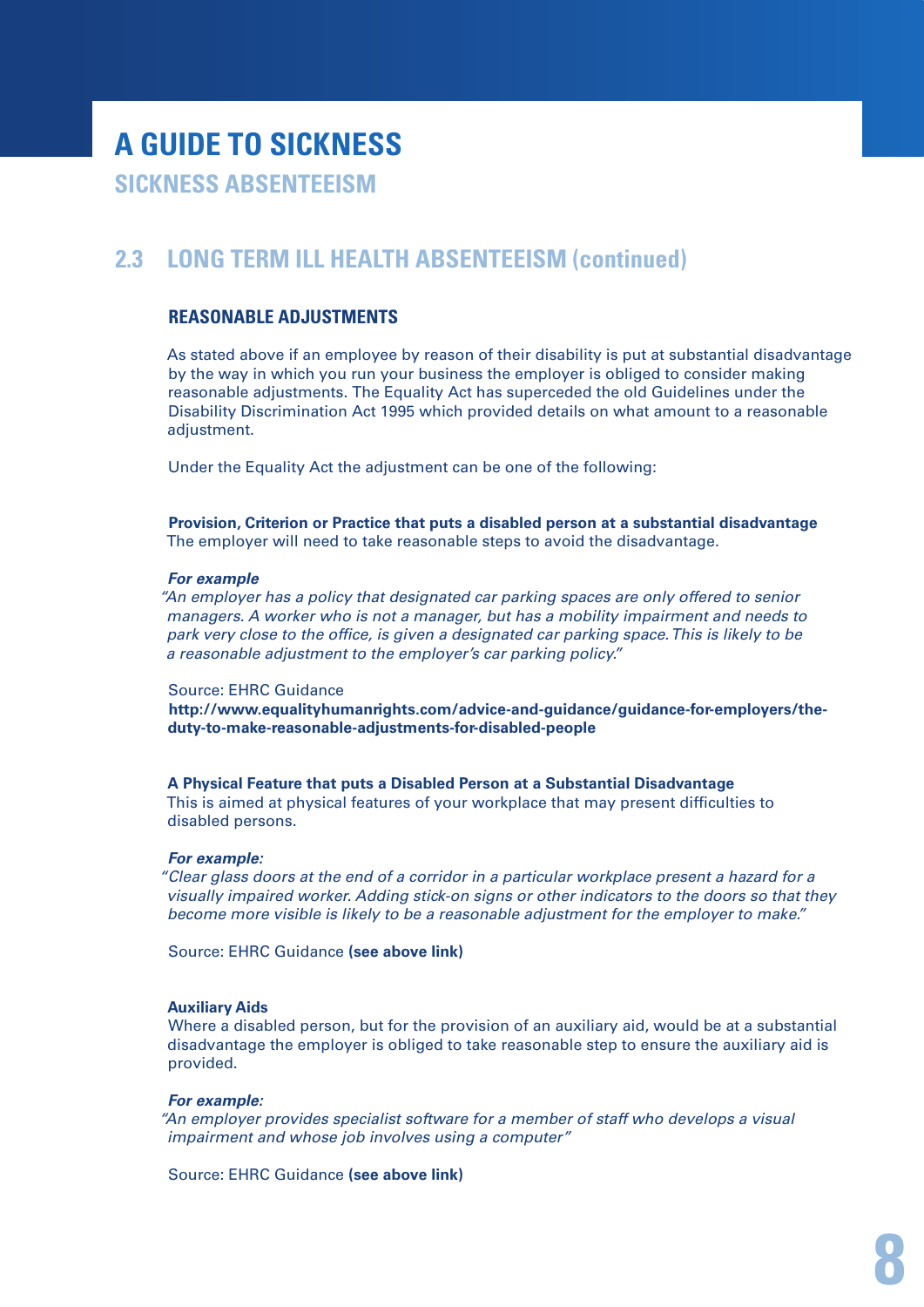# **A guide to sickness**

## **sickness Absenteeism**

## **2.3 Long Term Ill Health Absenteeism (continued)**

#### **How reasonable is reasonable?**

The Equality Act provides complicated guidance on what an employer is obliged to consider. Generally you will need to consider the following:

- **how effective the change will be in avoiding the disadvantage the disabled person would** otherwise experience
- $\blacksquare$  its practicality
- $\blacksquare$  the cost
- **vour organisation's resources and size**
- **n** the availability of financial support.

#### Source: EHRC Guidance

**http://www.equalityhumanrights.com/advice-and-guidance/guidance-for-employers/theduty-to-make-reasonable-adjustments-for-disabled-people**

**Before deciding whether to adopt any adjustments you should consider taking legal advice.**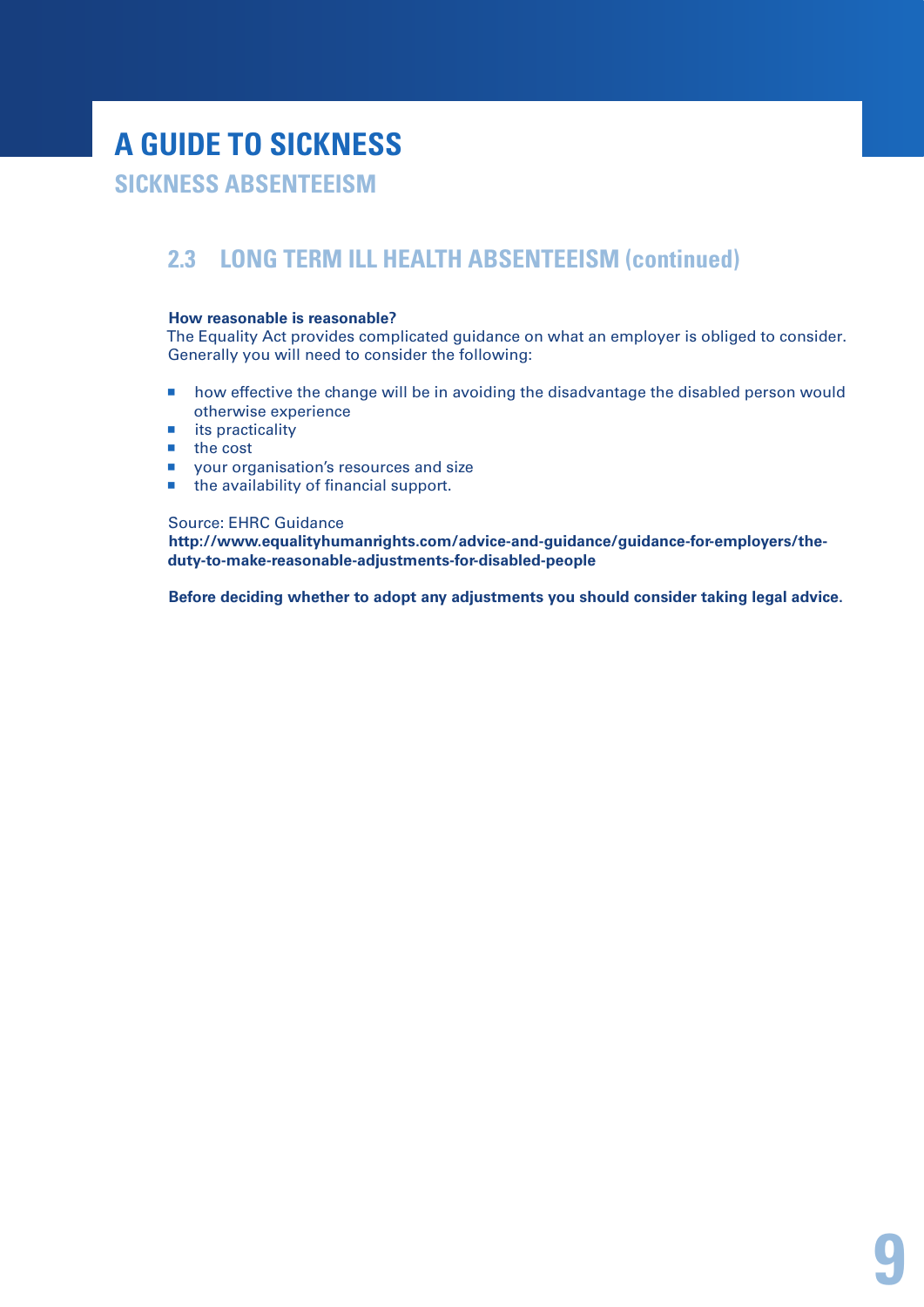## **2.4 PERSISTENT INTERMITTENT ABSENTEEISM – An Introduction**

It is recognised that a poor attendance record may become a problem in your organisation and that it can be necessary and reasonable to adopt a warning/disciplinary procedure policy for dealing with high levels of absence. Ultimately if the absence continues it may be fair to terminate the employee's contract.

#### **Monitoring and identifying intermittent absence**

Intermittent absence is often seen as more disruptive to a compared to long term absence. It is therefore important for employer to have a method if ensure certain levels of absence are automatically investigated. Automatic investigation is essential as any discretion by management to overlook an individuals absence could lead to discrimination claims.

#### **Popular monitoring methods for managing sickness include:**

- **Lost time calculation** measuring absence against total working time as a percentage (for example an employee absence is 20% of his total working hours over a 12 month period)
- **Bradford Scoring** this calculation highlights intermittent absence by scoring them higher than long term absence. The formula is  $S \times S \times D$ . S is the number of spells and D is the number of days. For example one spell of 5 days would give a score of  $5 (1 \times 1 \times 5)$ whereas 5 spells of 1 one day gives a score of 125  $(5 \times 5 \times 5)$
- **Trigger points** having investigation when an employee has a certain pattern of absences.

Once you have identified a pattern of unacceptable absence you will need to investigate all the relevant facts and review the attendance record and the reasons for the absences. A counselling interview should be conducted in the first place to attempt to assess the reasons for the absence.

#### **Formal action**

If counselling does not remedy the problem then a more formal warning procedure needs to be followed through. It is important that you let the employee concerned know the following:

- $\blacksquare$  that the level of absenteeism is unacceptable,
- $\blacksquare$  the absence record must improve.
- $\blacksquare$  the time scale of this improvement,
- to what extent improvement is expected and the consequences of failure to improve.

It is also very important to consider the explanations of employees, hence the need for personal interviews prior to the issuing of any warnings. The number of warnings required would normally be three: informal warning, first written warning and final written warning, with each clearly expressing and allowing a reasonable time period for improvement between warnings. Any formal action needs to be fair and should meet the requirements of the ACAS code of practice in disciplinary procedures (see the DAS guide to disciplinary action). Again, it is important to seek specific advice from your legal advice helpline.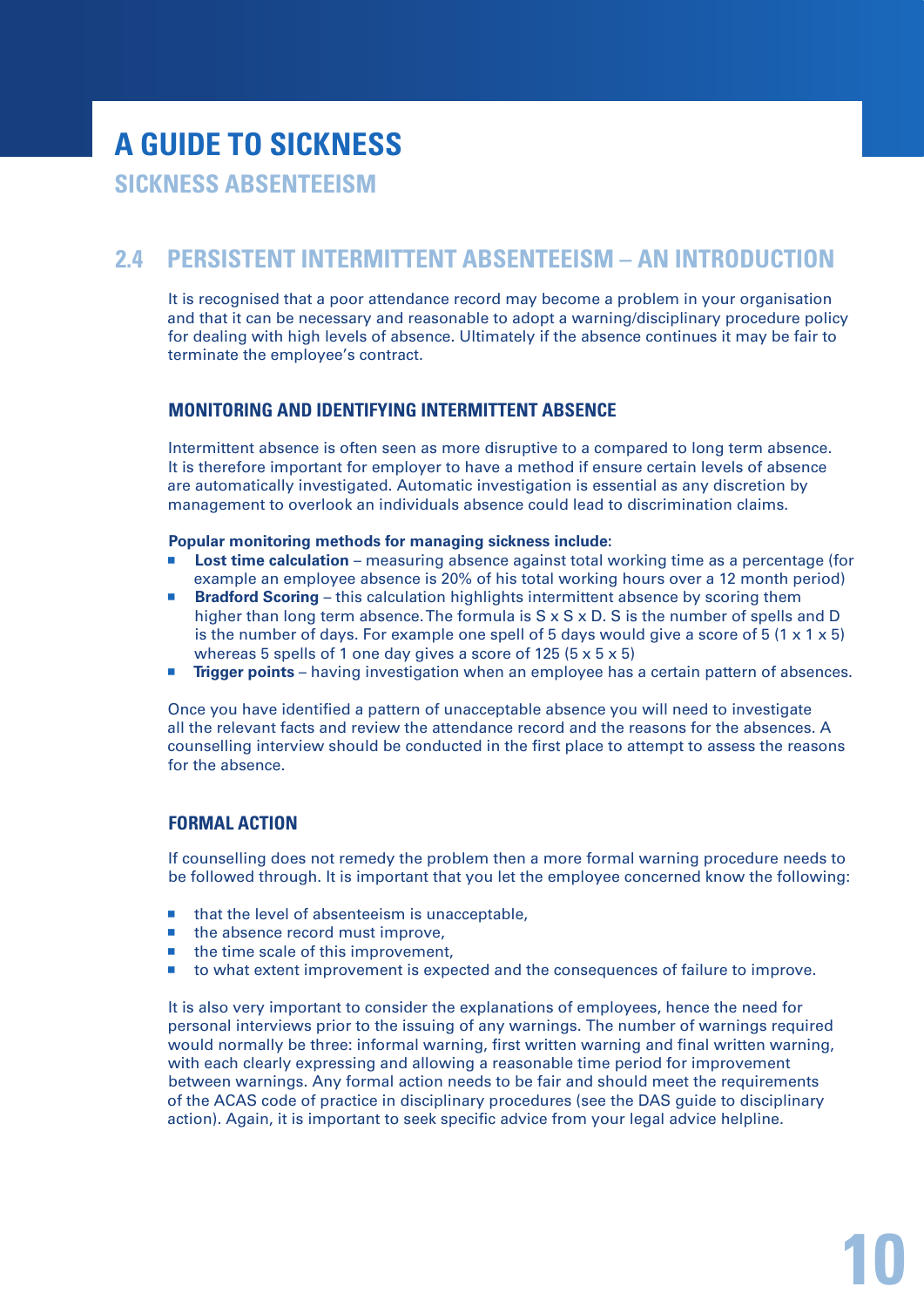# **A guide to sickness sickness Absenteeism**

## **2.4 PERSISTENT INTERMITTENT ABSENTEEISM – an introduction (continued)**

## **Fraudulent claims**

If you suspect that you employee is not genuinely ill then these are essentially matters of misconduct and appropriate disciplinary action should be taken. It must be borne in mind, however, that it may be difficult to establish sufficient evidence upon which to base a reasonable belief that an employee is not genuinely ill.

If you wish to take disciplinary action for persistent intermittent absence please read our guide on conducting disciplinary action.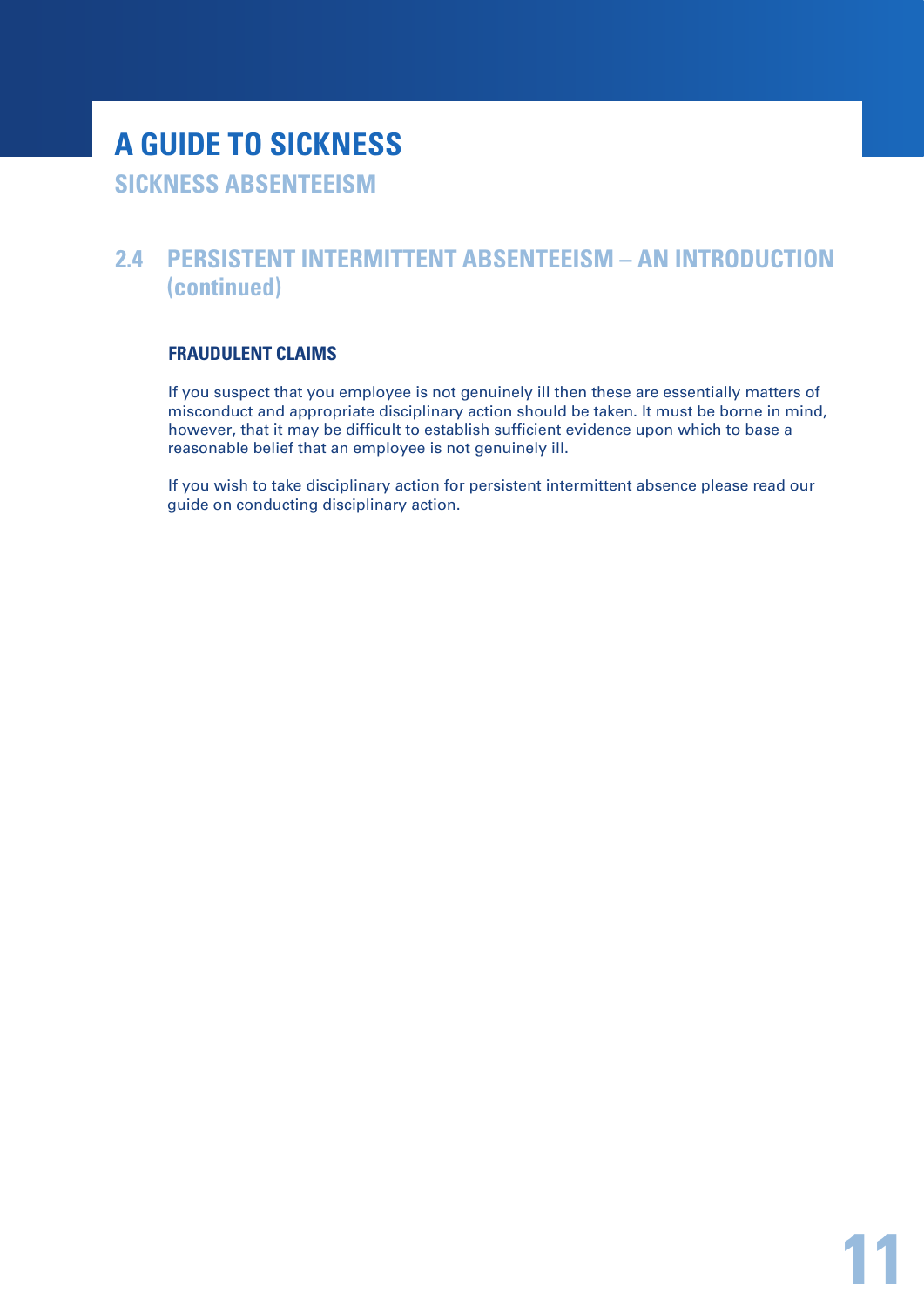## **3.1 Guidance Letters**

Below are some helpful guidance letters to help you manage sickness in your business.

- Back to Work Interview
- Access to Medical Reports Act
- Letter to Employee Requesting Consent to Write to his/her GP
- Letter to GP (Intermittent Absence)
- **Letter to GP (Long Term Absence)**
- **Invitation to a Consultation Meeting**
- **Invitation to a Capability Hearing** *Warning – Only to be used where you are looking to dismiss your employee and after you have taken legal advice*
- Disciplinary Letters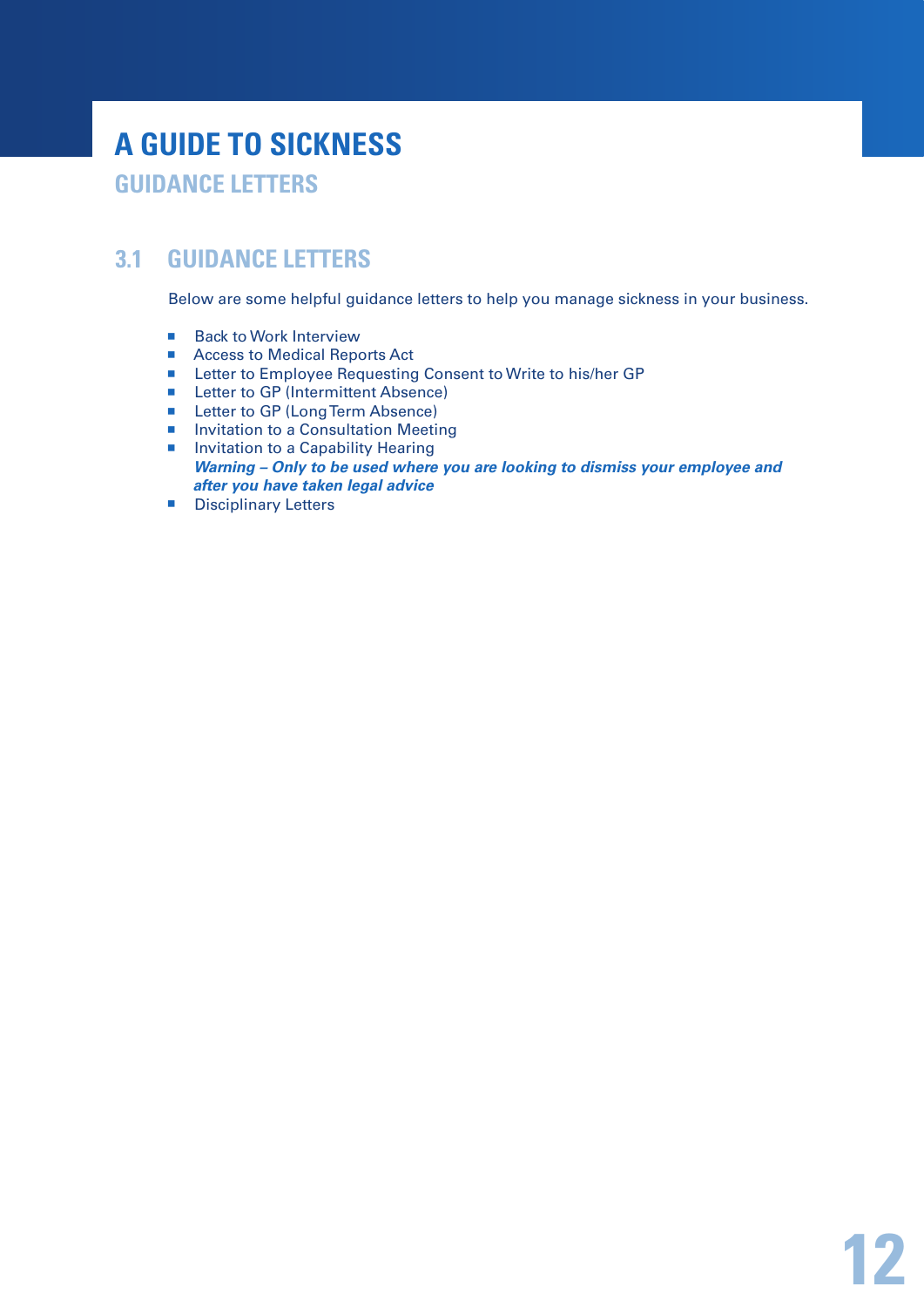## **3.2 Back to Work Interview**

| Name of Employee: Name of Employee:                                                                                                                                                                                            |           |  |  |
|--------------------------------------------------------------------------------------------------------------------------------------------------------------------------------------------------------------------------------|-----------|--|--|
| Department: North Communication of the Communication of the Communication of the Communication of the Communication of the Communication of the Communication of the Communication of the Communication of the Communication o |           |  |  |
|                                                                                                                                                                                                                                |           |  |  |
|                                                                                                                                                                                                                                |           |  |  |
| Date returned to work (state if sick over weekend): ___________________________________                                                                                                                                        |           |  |  |
| Date you recovered (state if sick over weekend): ________________________________                                                                                                                                              |           |  |  |
|                                                                                                                                                                                                                                |           |  |  |
|                                                                                                                                                                                                                                |           |  |  |
|                                                                                                                                                                                                                                |           |  |  |
| Did you visit a doctor: YES                                                                                                                                                                                                    | <b>NO</b> |  |  |
|                                                                                                                                                                                                                                |           |  |  |
|                                                                                                                                                                                                                                |           |  |  |
| Attach Medical Certificate (Fit Note) if sickness lasted over 7 days (including weekends)                                                                                                                                      |           |  |  |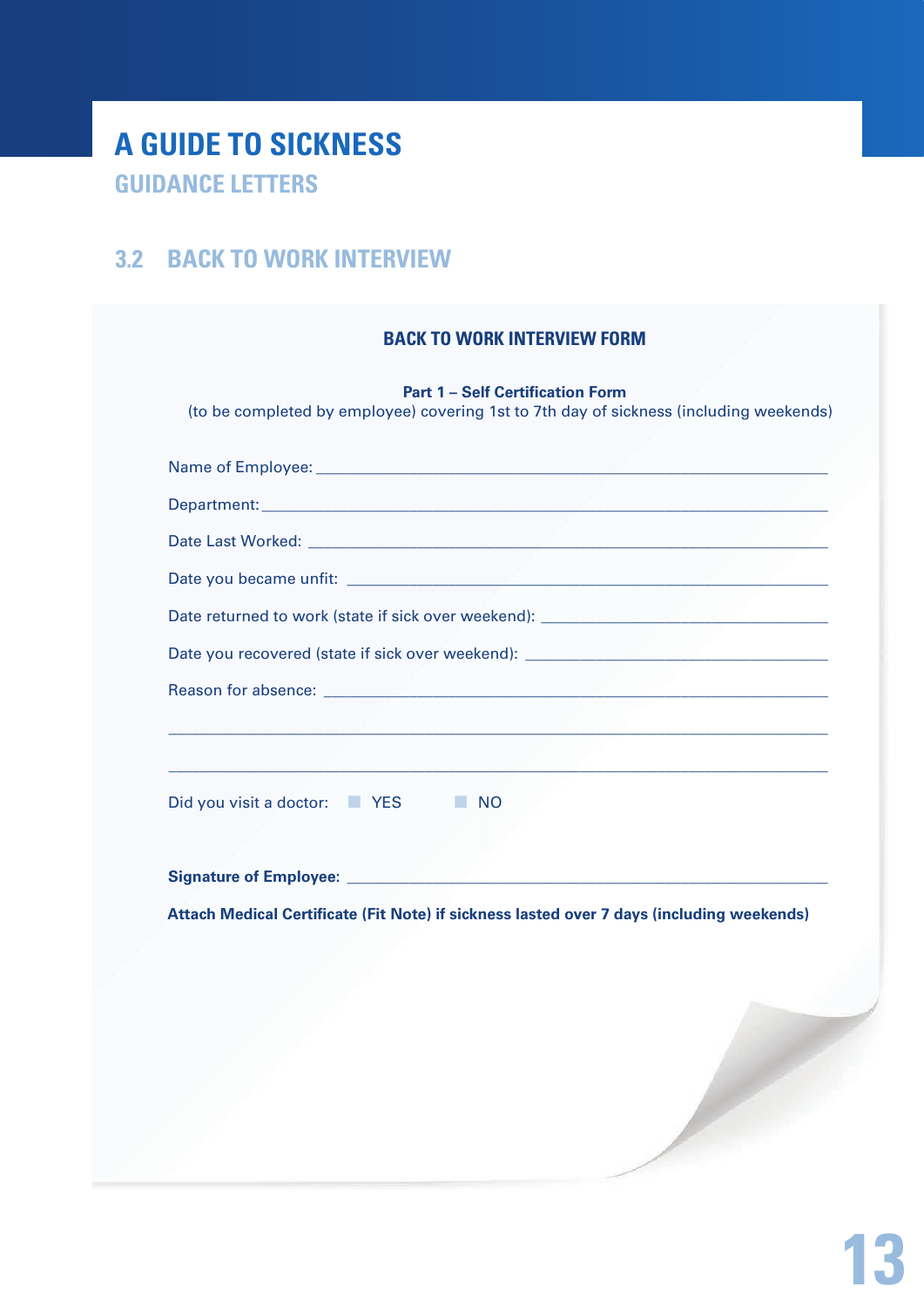# A GUIDE TO SICKNESS **GUIDANCE LETTERS**

## **3.2 BACK TO WORK INTERVIEW (continued)**

| (to be completed by team leader - return form to (name of team leader)) |                              |                             |  |
|-------------------------------------------------------------------------|------------------------------|-----------------------------|--|
| Discuss reason for absence - Is it work related?                        |                              |                             |  |
|                                                                         |                              |                             |  |
|                                                                         |                              |                             |  |
|                                                                         |                              |                             |  |
|                                                                         |                              |                             |  |
| How often does this problem arise?                                      |                              |                             |  |
|                                                                         |                              |                             |  |
|                                                                         |                              |                             |  |
|                                                                         |                              |                             |  |
|                                                                         |                              |                             |  |
| When was the employee last absent from work and for what reason?        |                              |                             |  |
|                                                                         |                              |                             |  |
|                                                                         |                              |                             |  |
|                                                                         |                              |                             |  |
|                                                                         |                              |                             |  |
| Consider possible disability issues?                                    | $\blacksquare$ YES           | <b>NO</b>                   |  |
| Is any assistance required at work?                                     | <b>NO</b> YES                | <b>NO</b>                   |  |
|                                                                         |                              |                             |  |
|                                                                         |                              |                             |  |
| Refer to GP?                                                            | <b>YES</b><br>m.             | <b>NO</b><br><b>College</b> |  |
| <b>Refer to Occupational Health Nurse?</b>                              | <b>YES</b><br><b>College</b> | <b>NO</b>                   |  |
|                                                                         |                              |                             |  |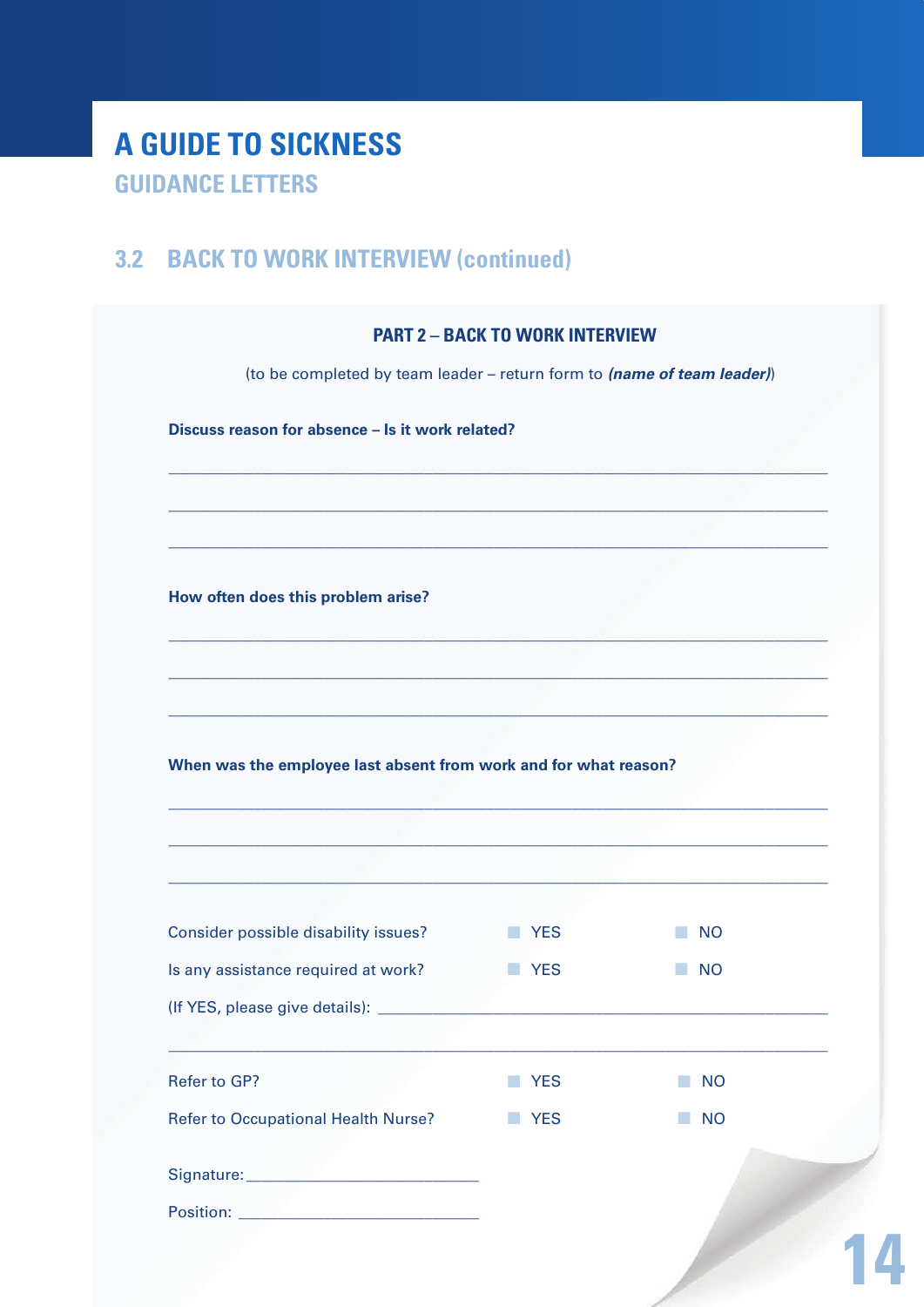## **3.3 Access to Medical Reports**

**Access to Medical Reports Act 1998 – Rights of Your Employee**  (to be given to your employee)

This document sets out the statutory rights under the Access to Medical Reports Act (The Act) and explains the procedure for exercising these rights.

#### **The Act gives individuals 4 rights:**

- **(i)** To be told in advance by you, the employer that you wish to request a medical report from the doctor concerned.
- **(ii)** To be asked for their consent to obtain the report and to be told that they have a right to withhold their consent.
- **(iii)** To see the report either before or after it has gone to you, the employer.
- **(iv)** To request that the doctor make amendments to the report where the individual believes that it is inaccurate or misleading or request that a written statement of their views be attached to the report should the doctor refuse to make such changes.
- **NOTE** *(i) The Act does not give any right to a person to require the doctor to change their report.*
	- *(ii) Doctors have a right to withhold from the individual the whole or part of any medical report on any of the following grounds:*
		- *(a) Where disclosure would, in the opinion of the doctor, be likely to cause serious harm to the physical or mental health of the individual or others; or*
		- *(b) Where the report would indicate the doctor's intentions in respect of that individual; or*
		- *(c) Where the disclosure would be likely to reveal information about another person or to reveal the identity of another person who has supplied information (unless that person has consented to disclosure or that person is a health professional who has been involved in the care of the individual and the information relates to, or has been provided by, the professional in that capacity).*

You can decide to give your consent for a medical report to be supplied to *(employer name)* The attached consent form asks whether you wish to see the report – this section of the form must be completed.

*(Employer name)* will then inform your doctor if you request to see the report and notify you of the date that the application for the report is actually made. You will then have 21 days in which to make arrangements with the doctor to see the report. You must make those arrangements yourself, *(employer name)* cannot make them for you.

*continued on next page*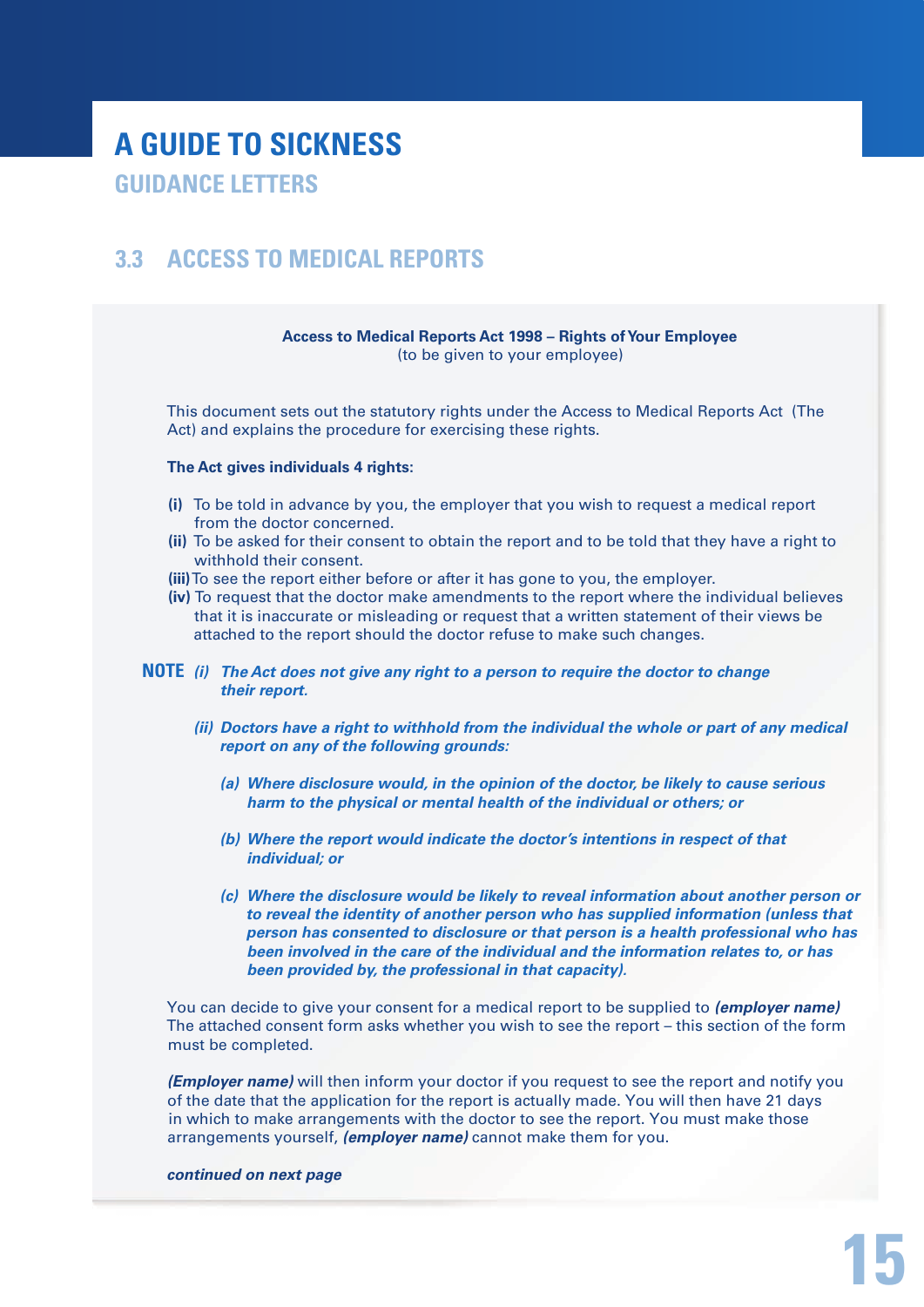## **3.3 Access to Medical Reports (continued)**

#### **Access to Medical Reports Act 1998 – Rights of Your Employee (continued)**

If, after returning the consent form, you change your mind and decide that you do wish to see the report before it is supplied, you can still notify the doctor of this fact, and you will then have 21 days from the date of notification to make arrangements to see the report.

Please note however that the doctor is not obliged to delay supplying the report to *(employer name)* in case you change your mind. The report may have already been supplied at the point you decide that you would like to see the report first.

Where the report has been disclosed to you before it is supplied, the doctor will not be able to send the report to *(employer name)* without your further consent. Having seen the report you will be entitled to request that the doctor amend any part of the report which you consider to be inaccurate or misleading. If the doctor refuses to amend the report, you can request that he attaches a written statement or your views on its contents to the report.

Whether or not you request to see the report before it is supplied to *(employer name)* the doctor is obliged to keep a copy of the report for at least 6 months after the date it was supplied and you have the right to request a copy of the report within that time.

**IT IS ADVISABLE TO KEEP THIS DOCUMENT FOR FUTURE REFERENCE**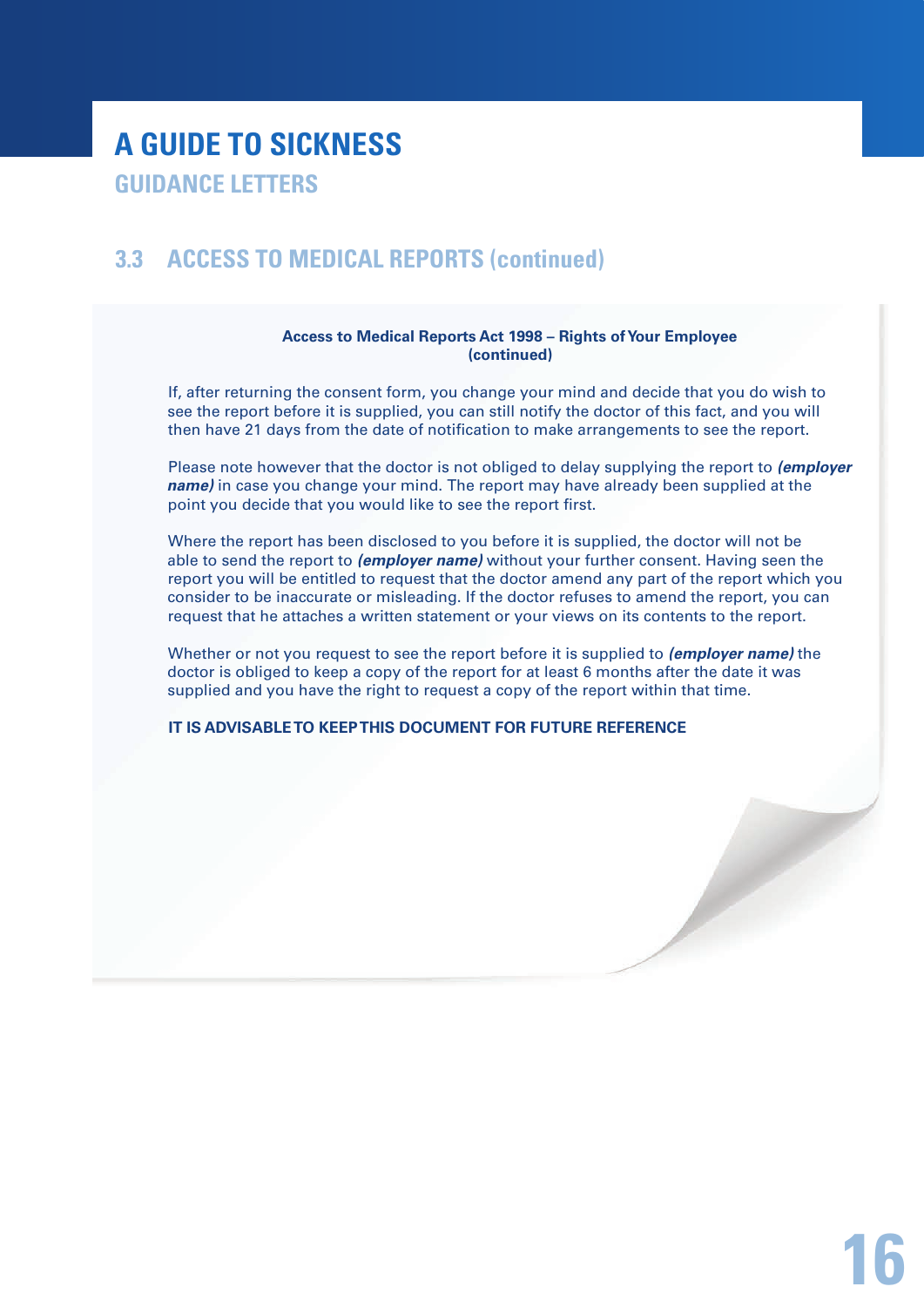## **3.4 Letter to Employee requesting consent to write to his GP**

### **Letter to Employee Requesting Consent to Write to his GP**

#### Dear *(employee name)*,

I write with reference to your continued absence through ill-health since *(date)*. As you have not yet returned to work I now need to ascertain if and when you are likely to do so.

I would like your written authority to approach your Consultant/GP to obtain a medical report on your condition. I will only be able to make a considered decision with regard to your future employment by this Company when I have a medical report and have discussed it with you.

You should know that you are not obliged to give your consent to such application being made to your doctor. However, if your consent is refused, a decision about your future employment will be taken on the basis of the information available.

*(Optional)* This decision could lead to dismissal.

Before you sign the attached consent form you should be aware that you have certain rights under the Access to Medical Reports Act . In summary these rights are:

- To withhold consent to an application being made to your doctor.
- To see a medical report either before or after it is supplied.
- To ask the doctor to amend any part of the report which you consider to be inaccurate or misleading; or
- **If the doctor declines to amend the report, to send him a written statement giving your** views on its contents, and request him to attach this statement to the report; or
- To withhold your consent to the report being supplied.

I would be grateful for a response from you within seven days. I enclose a stamped addressed envelope for you to use.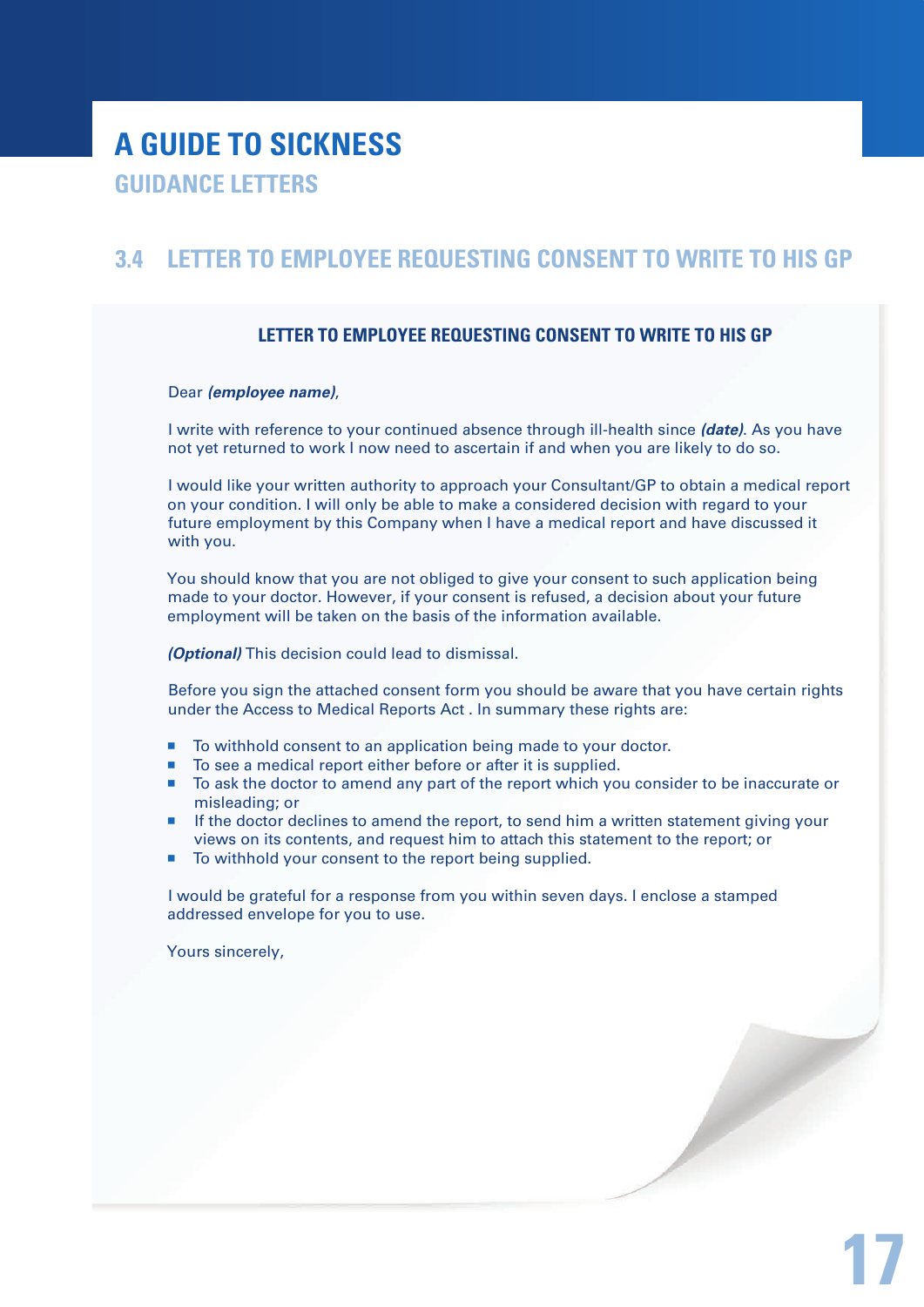## **3.5 EMPLOYEE CONSENT FORM**

|   | <b>EMPLOYEE CONSENT FORM</b>                                                                                                                                                                               |
|---|------------------------------------------------------------------------------------------------------------------------------------------------------------------------------------------------------------|
| 1 | I have been informed of my statutory rights under the Access to Medical Reports Act and<br>hereby give my consent to my employer (employer name), to apply for a medical report<br>from my Consultant/G.P. |
|   | I understand that a copy of this consent form will be sent to my G.P.                                                                                                                                      |
|   | 2 I do/do not** wish to see the medical report before it is sent to my employer.<br>** - delete as appropriate                                                                                             |
|   |                                                                                                                                                                                                            |
|   |                                                                                                                                                                                                            |
|   |                                                                                                                                                                                                            |
|   |                                                                                                                                                                                                            |
|   |                                                                                                                                                                                                            |
|   |                                                                                                                                                                                                            |
|   |                                                                                                                                                                                                            |
|   |                                                                                                                                                                                                            |
|   |                                                                                                                                                                                                            |
|   |                                                                                                                                                                                                            |
|   |                                                                                                                                                                                                            |
|   |                                                                                                                                                                                                            |
|   |                                                                                                                                                                                                            |
|   |                                                                                                                                                                                                            |
|   |                                                                                                                                                                                                            |
|   |                                                                                                                                                                                                            |
|   |                                                                                                                                                                                                            |
|   |                                                                                                                                                                                                            |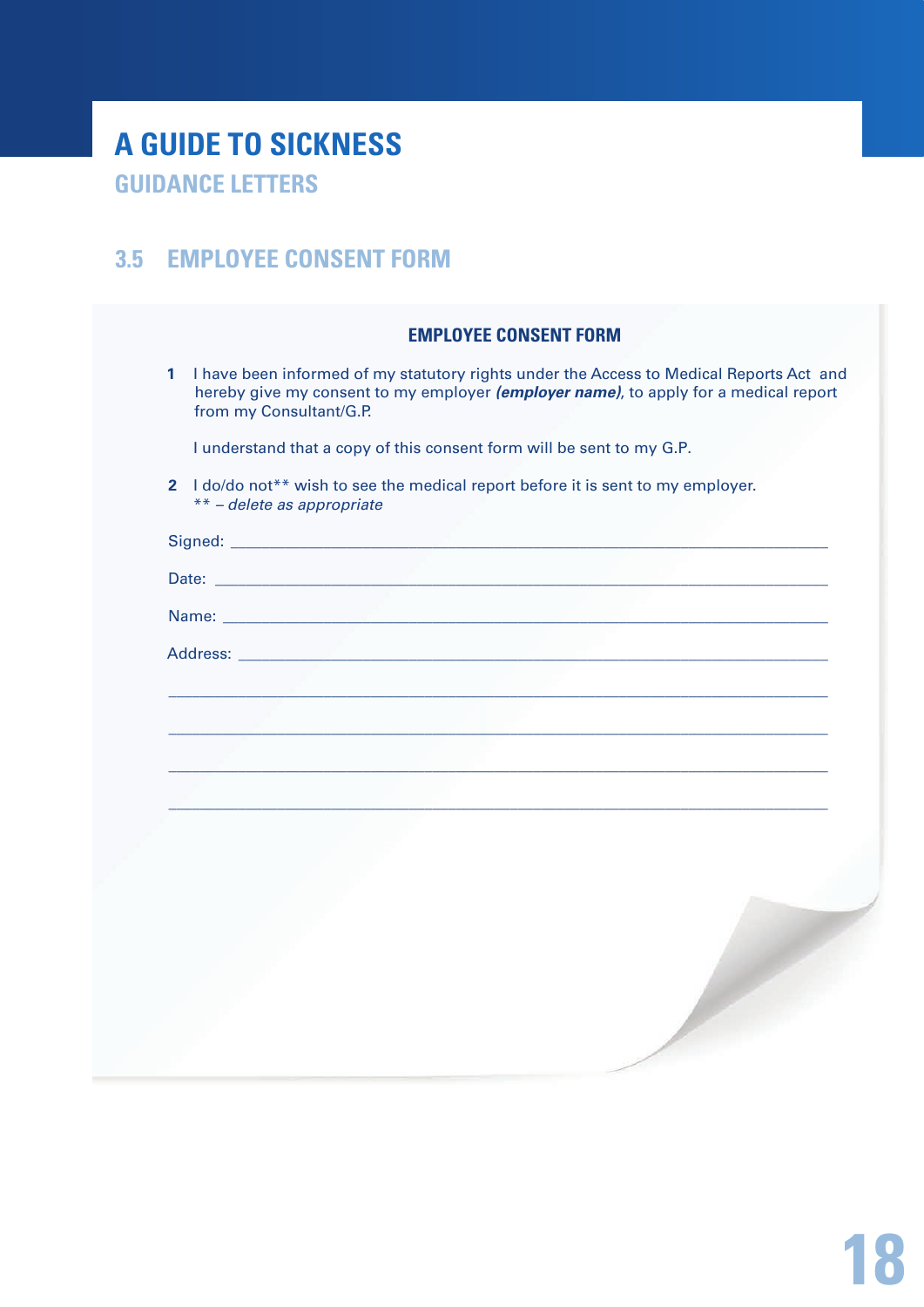## **3.6 Letter of Enquiry to GP (intermittent absence)**

## **Letter of Enquiry to GP (Intermittent Absence)**

#### **Private & Confidential**

Dear *(GP name)*,

Re: *(letter subject)* Name: *(employee name)* Address: *(employee address)*.

To help us to consider the future employment of *(employee name*), and to plan the work in the department, it would be helpful to have a report on your patient, who is our employee.

We have included his/her signed consent form and we undertake to you that all his/her rights under the Access to Medical Reports Act have been explained in a leaflet which we sent to him/her with the consent form. You will see that he/she has indicated that he/she wishes to have a copy of your report before/after \**(delete as applicable)* you have sent a copy to us.

His/her work as a *(job title)* has the following major features:

- Management responsibility for: *(insert)*
- Seated/standing/mobile
- **E** Light/medium/heavy effort required
- Day/shift/night work
- Clerical/secretarial duties
- **HGV/medium/private driver**
- Other: *(insert)*

The sickness absence record for the past year is summarised as:

Total days: *(number of days)* This month: *(number of days this month)* Previous months: *(days/month, days/month etc)*

We include a copy of all the relevant self-certificates and medical statement.

Please will you report whether upon examination of the above-named employee you have been able to find any serious underlying medical condition which explains this pattern of absence.

I would be grateful for an early reply and enclose a stamped addressed envelope. Please attach your account (at the BMA recommended scale) to your report and we will be pleased to settle this with you.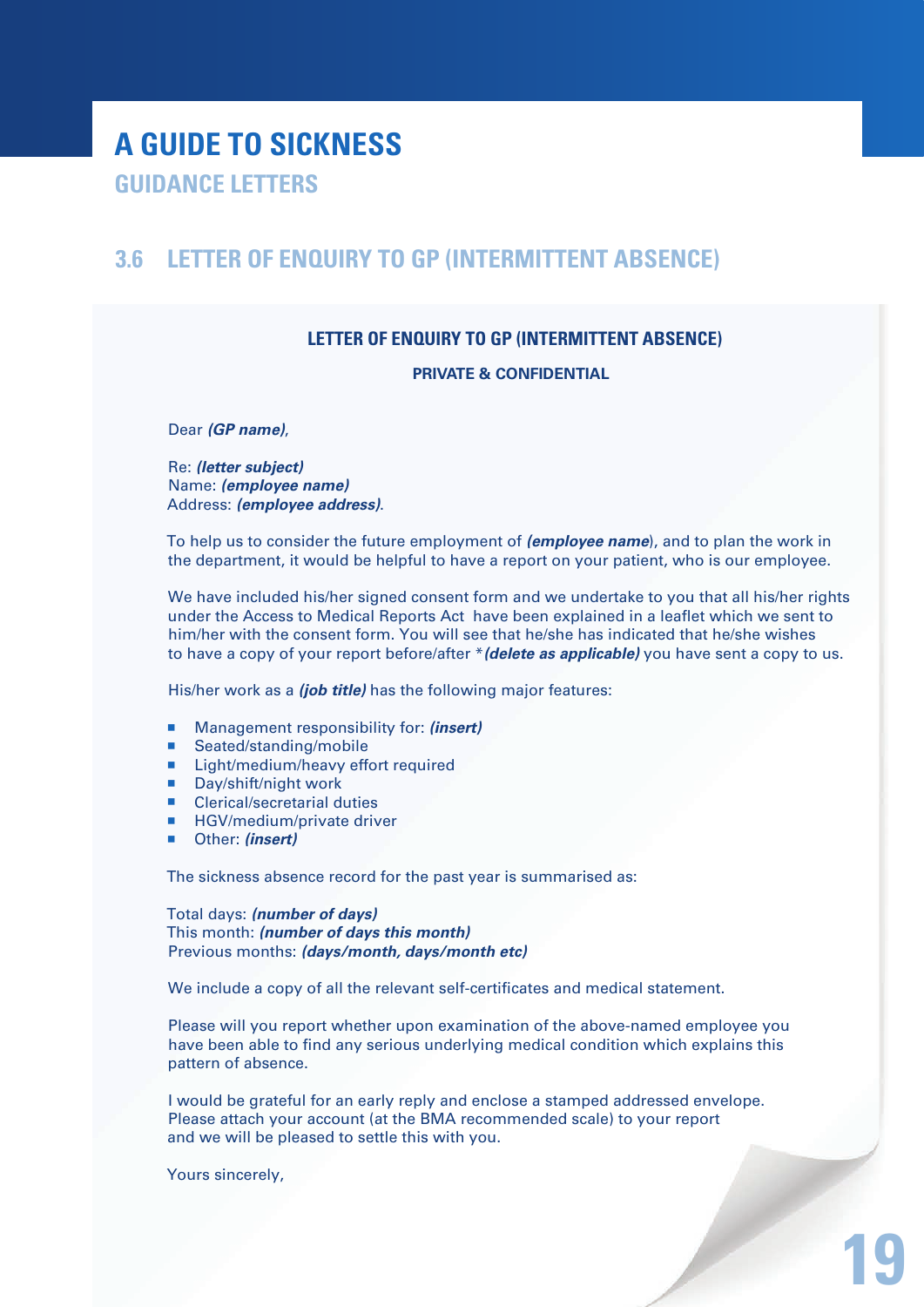## **3.7 Letter of enquiry to GP (Long Term Absence)**

#### **Letter of Enquiry to GP (Long Term Absence) (continued)**

Dear *(GP name)*,

Re: *(letter subject)* Name: *(employee name)* Address: *(employee address)*

In order for us to plan the work in the department, administer Statutory Sick Pay and our own occupational sick pay and assess the likelihood of a return to work in the near future, and the recovery of our employee, it would be helpful to have a report on the above named employee who is a patient of yours.

We have included his/her signed consent form and we undertake to you that all his/her rights under the Access to Medical Reports Act have been explained in a leaflet which we sent to him/her with the consent form.

You will see that he/she has indicated that he/she wishes to have a copy of your report before/after\* *(delete as applicable)* you have sent a copy to us.

His/her work as a *(job title)* has the following major features:

- Management responsibility for: *(insert)*
- Seated/standing/mobile
- **Light/medium/heavy effort required**
- Day/shift/night work
- Clerical /secretarial duties
- HGV/medium/private driver
- Other: *(insert)*

The sickness absence record for the past year is summarised as:

Total days: *(number of days)* This month: *(number of days this month)* Previous months: *(days/month, days/month etc)*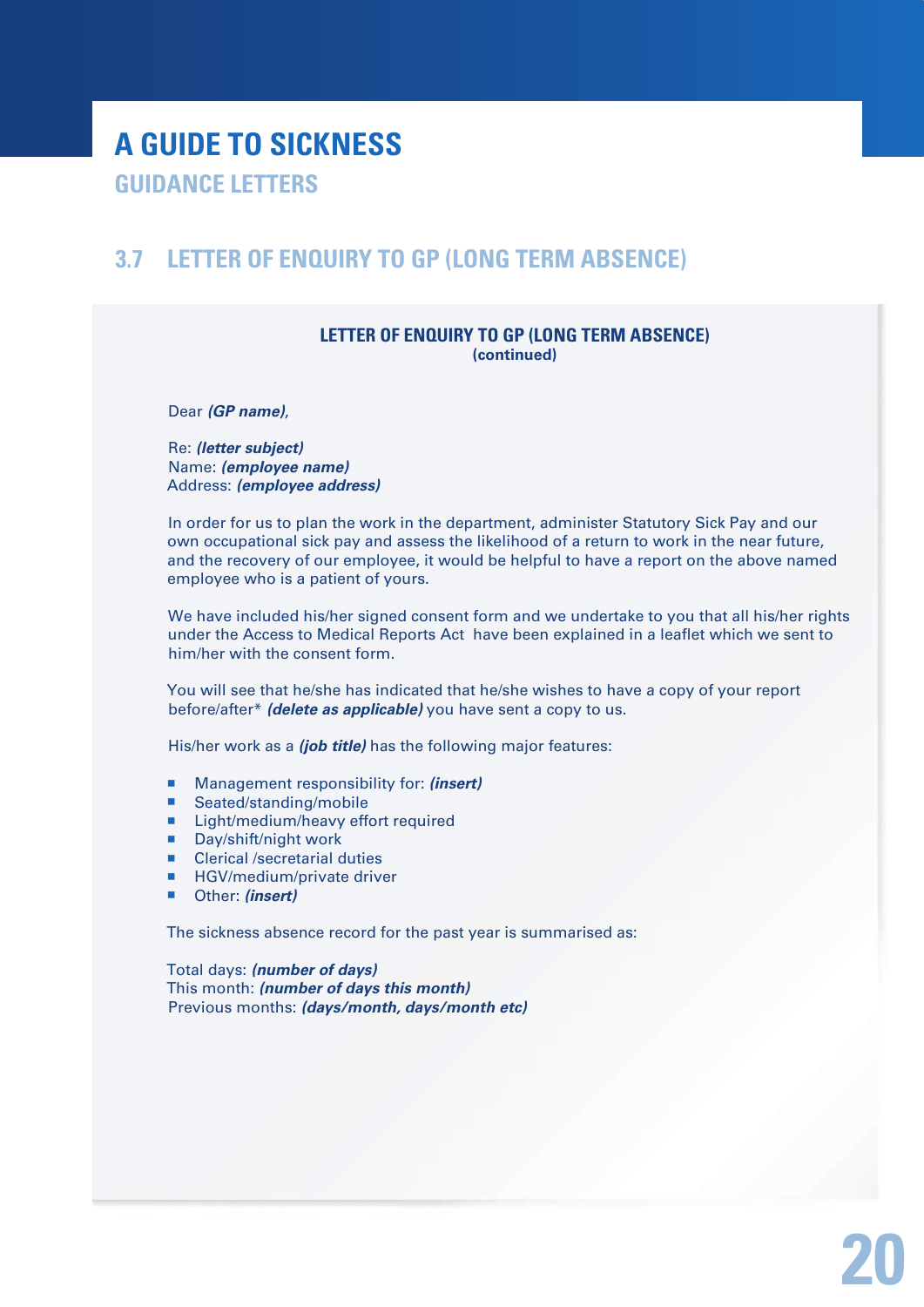## **3.7 Letter of enquiry to GP (Long Term Absence) (continued)**

#### **Letter of Enquiry to GP (Long Term Absence) (continued)**

**I have your patient's permission to enquire:**

- **1** What is the likely date of return to work?
- **2** Will there be any disability at that date?
- **3** How long is it likely to last? Will it be temporary or permanent?
- **4** Is he/she likely to be able to render regular and efficient service in the future?
- **5** Is *(are)* there any specific recommendation(s) you wish to make which would help us to find him/her alternative employment if that is necessary and if there is an opportunity for redeployment *(e.g. no climbing up ladders, no driving, etc)*?
- **6** Do you recommend that your patient continues with any medication or treatment when he/she returns to work? If so, could you indicate whether this would affect his/her ability to undertake his/her duties or necessitate any time off work *(and if so, how much?)*.

I would be grateful for an early reply and enclose a stamped addressed envelope.

Please would you contact me if your reply will be delayed for any reason.

Please attach your account for your report and we will be pleased to settle this with you according to the BMA recommended scale of fees.

Yours sincerely,

Signed:

Name (Block Capitals): \_\_\_\_\_\_\_\_\_\_\_\_\_\_\_\_\_\_\_\_\_\_\_\_\_\_\_\_\_\_\_\_\_\_\_\_\_\_\_\_\_\_\_\_\_\_\_\_\_\_\_\_\_\_\_\_\_\_\_\_\_\_\_

Role in Company: **Example 1**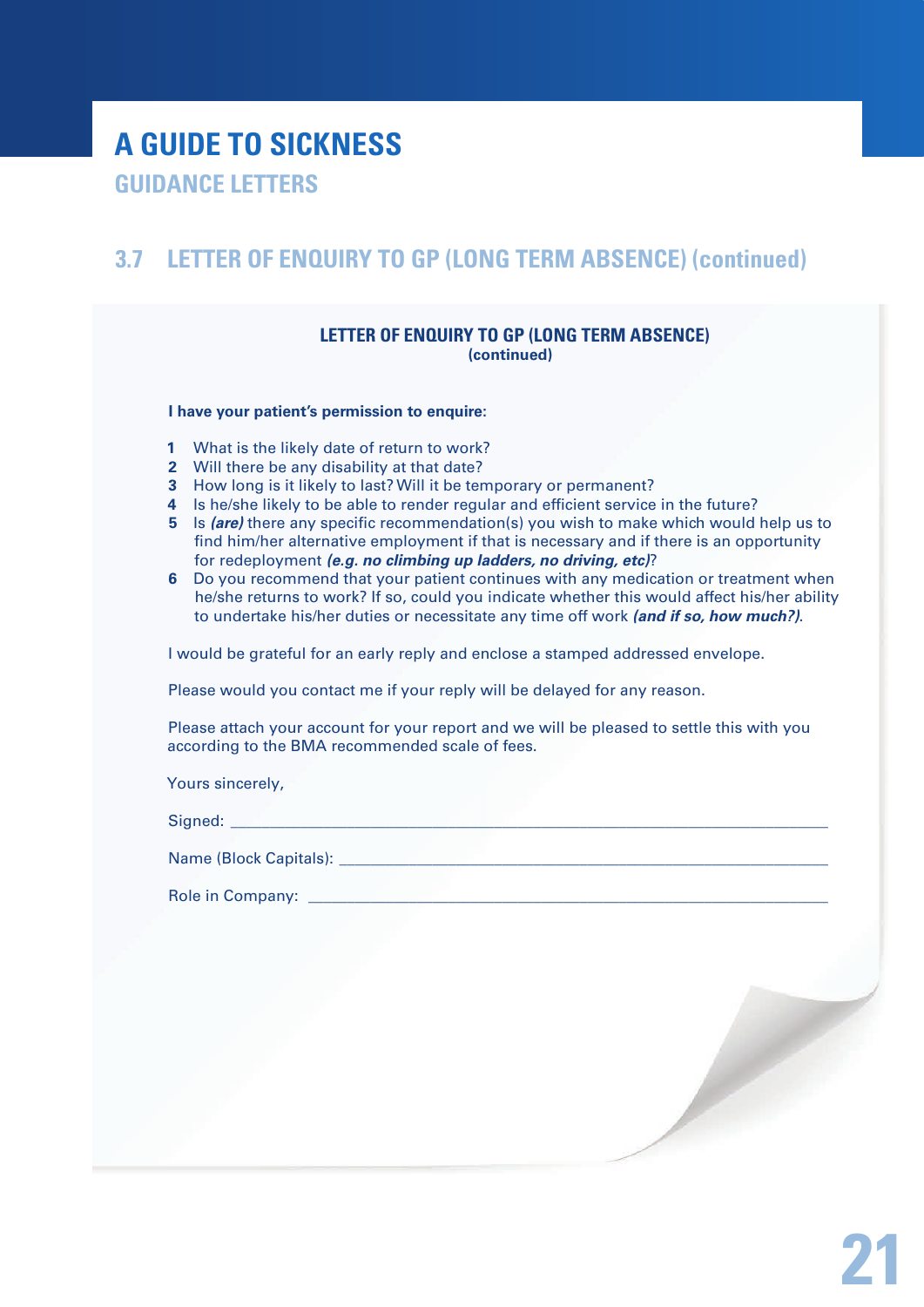## **3.8 Invitation to a consultation meeting following a GP report**

## **Invitation to a Consultation Meeting following a GP Report**

Dear *(employee name)*,

Review of GP report dated *(date)*

I am writing to you to confirm that we have now received a response from your GP regarding your current absence.

Before any decision are made about your employment we would like to discuss the report with you and discuss whether the company can make any adjustments to assist your return.

The meeting will be held on *(day)* at *(time)* at our offices and will be chaired by *(name)*. If this is not possible we can arrange to attend your home address at a time convenient to you. Please let us know if you would like this to be arranged.

*(Optional)* You have the right to be accompanied at the meeting with a work colleague or trade union representative.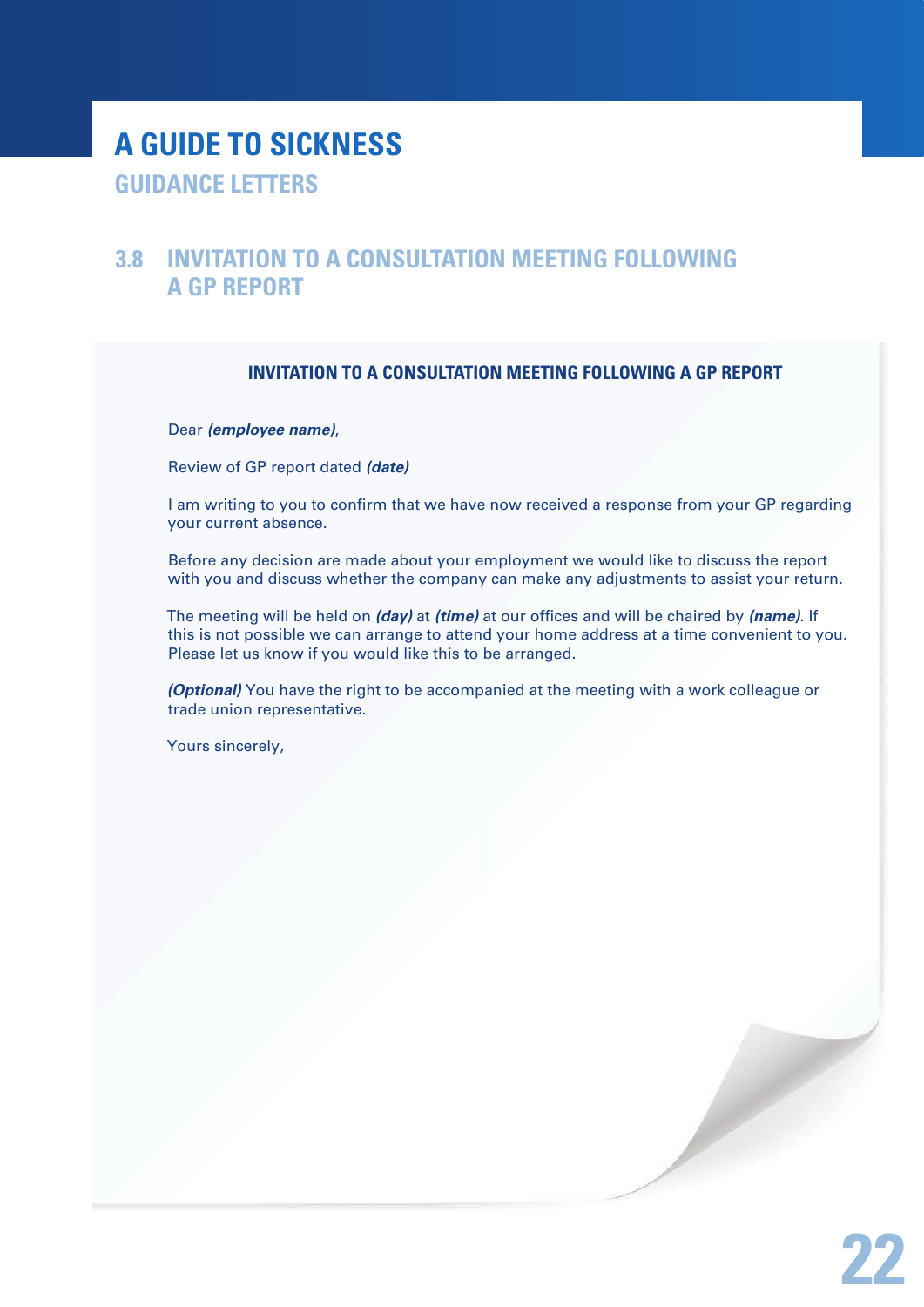## **3.9 Invitation to a Capability Hearing**

## **Invitation to a Capability Hearing**

Dear *(employee name)*,

Re: Capability Hearing

Following our consultation meeting with you on *(date)* we have now had the opportunity to review your current absence. When we met with you on the *(date)*, you advised that you agree with the contents of the medical report dated *(date)*. You stated you have difficulties in undertaking *(job duties)*. You agreed that there are no/further adjustments that can be made to assist your return to work.

We have heard what you have to say and now have to consider your future employment with this company. Before making any decision, you are invited to attend a hearing which will be held at *(time)* on *(date)* at *(location)* when the matter will be discussed.

The hearing will be attended by *(name)* on behalf of the company.

We have to advise you that whilst we are prepared to listen to any further views you may have, the hearing may result in your dismissal.

You have the right to be accompanied by a trade union official or work colleague.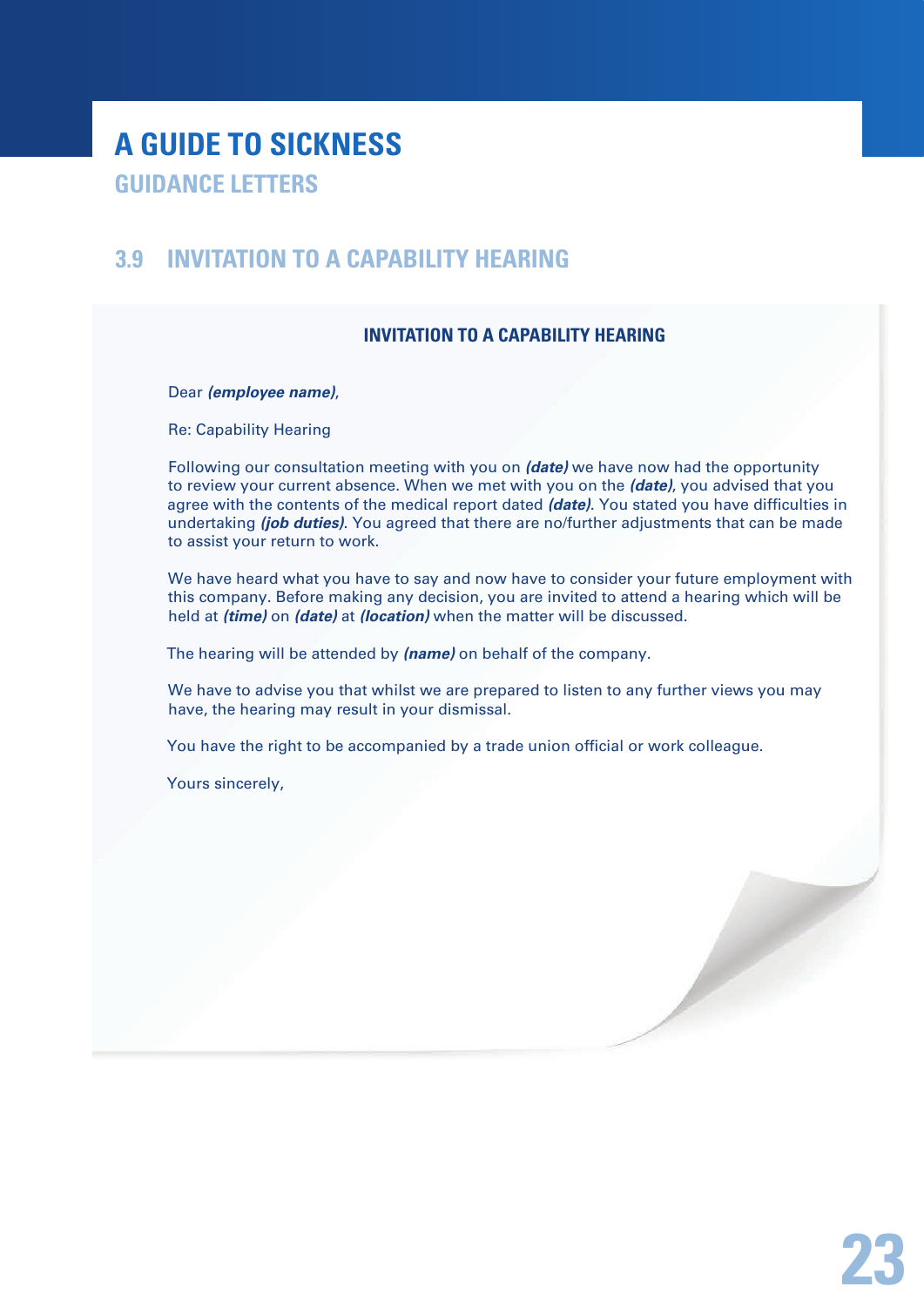## **3.10 Disciplinary outcome letter – informal warning**

| <b>INFORMAL WARNING</b><br>To be placed in the employee's file |  |  |  |
|----------------------------------------------------------------|--|--|--|
|                                                                |  |  |  |
|                                                                |  |  |  |
|                                                                |  |  |  |
|                                                                |  |  |  |
|                                                                |  |  |  |
|                                                                |  |  |  |

An oral warning was given to the above named employee in respect of his/her Unacceptable absence record as set out in our Absence Control Procedure. Details of the Absence records are attached.

I saw him/her on an informal basis on *(date)* when I asked for any explanation of his/her absence record. We had a long session together when we discussed at length his/her absence record and the reasons for it. I told him/her that if he/she had any personal problems or difficulties he/she could tell me in confidence or go to see our Company nurse/doctor. I also referred him/her to Dr *(doctor's name)* on *(date)* and received a report *(attached*) which did not indicate any medical problem.

I have now advised him/her that unless his/her attendance record makes an immediate, significant and substantial improvement during the next two shifts and is sustained for the next three months, he/she will be given a first written warning.

I will review *(employee's name)'s* absence record on *(date)* and after each shift, for a period of three months. If the attendance record improves and is sustained over the next three months, this oral warning will lapse.

I have advised him/her that he/she should come to see me if he/she has any problems with which the Company can help.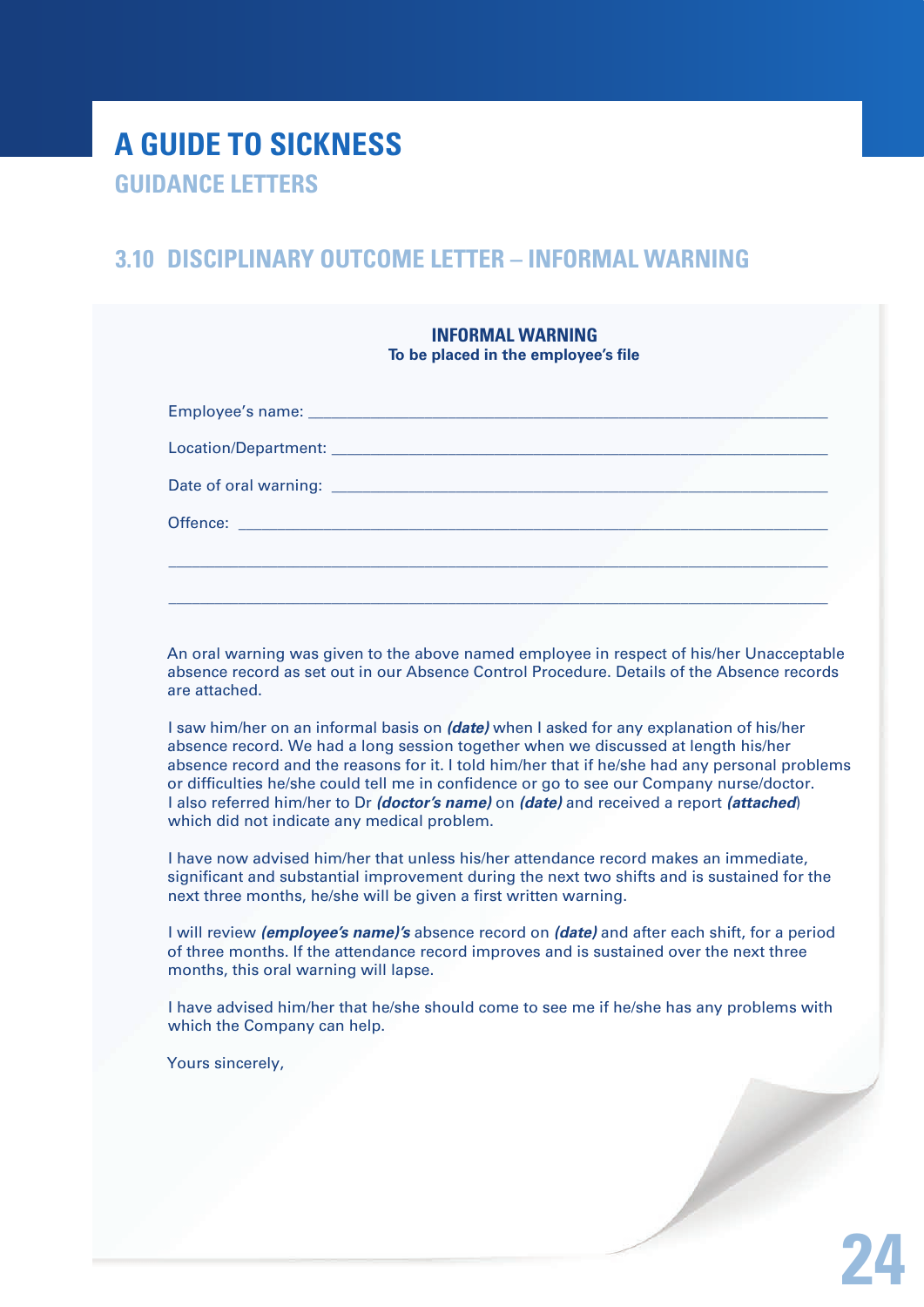## **3.11 Disciplinary outcome letter – Written Warning**

| <b>WRITTEN WARNING</b> |  |
|------------------------|--|
|                        |  |
|                        |  |
|                        |  |
|                        |  |
|                        |  |
|                        |  |
|                        |  |

Further to the disciplinary hearing which took place on *(date)* I confirm that you have been given a first written warning for failing to achieve/maintain a satisfactory attendance record. Over the past *(weeks/months)* your absence record has been *(state number of days/spells)*.

I have discussed your record with you on two previous occasions and have tried to find out why your record is unacceptable. You have not been able to produce any explanation which satisfies me and regretfully, I have had to issue you with a first written warning.

In accordance with the disciplinary procedure/absence control procedure, there is a required improvement in your attendance. If we are satisfied that your attendance has improved in the next 6 months, this warning will lapse. However, should your attendance not improve or be sustained over the next six months, or should you commit any further disciplinary offence, then further disciplinary may be taken.

I trust that you will be able to attend work on a regular basis and achieve a 100% attendance record. If you have any problems which make it impossible for you to attend work, I would urge you to tell me immediately so that we can try to find a satisfactory solution. I have explained to you the difficulties we face when you fail to attend work and the effect that this has on the running of the Company. I trust that this warning will lead to the improvement required and that no further action will be necessary.

#### *\*If applicable {I have also reminded you of the facility for confidential counselling should you need this.}*

You have the right to appeal against this decision. If you wish to do so you should contact *(name)* in the next 5 working days.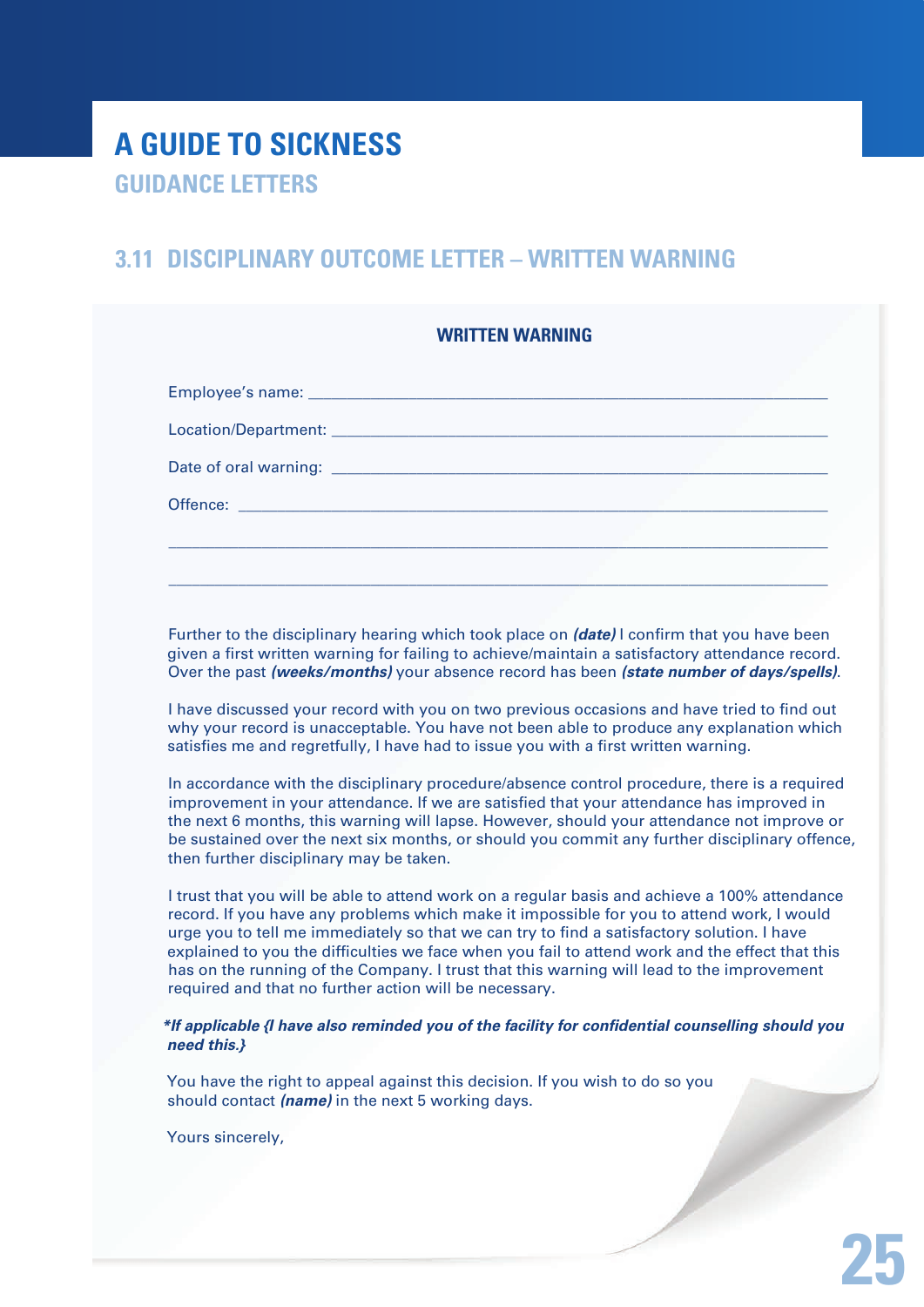# **A guide to sickness useful links**

## **4.1 Useful Links**

## **ACAS**

See publication on managing absence in the workplace. **http://www.acas.org.uk/index.aspx?articleid=1183**

#### **Equality and Human Rights Commission**

See guidance on managing employees in the workplace. Link below will download a pdf from the Equality and Human Rights Commission website.

**http://www.equalityhumanrights.com/uploaded\_files/EqualityAct/employers\_managing\_ workers.pdf**